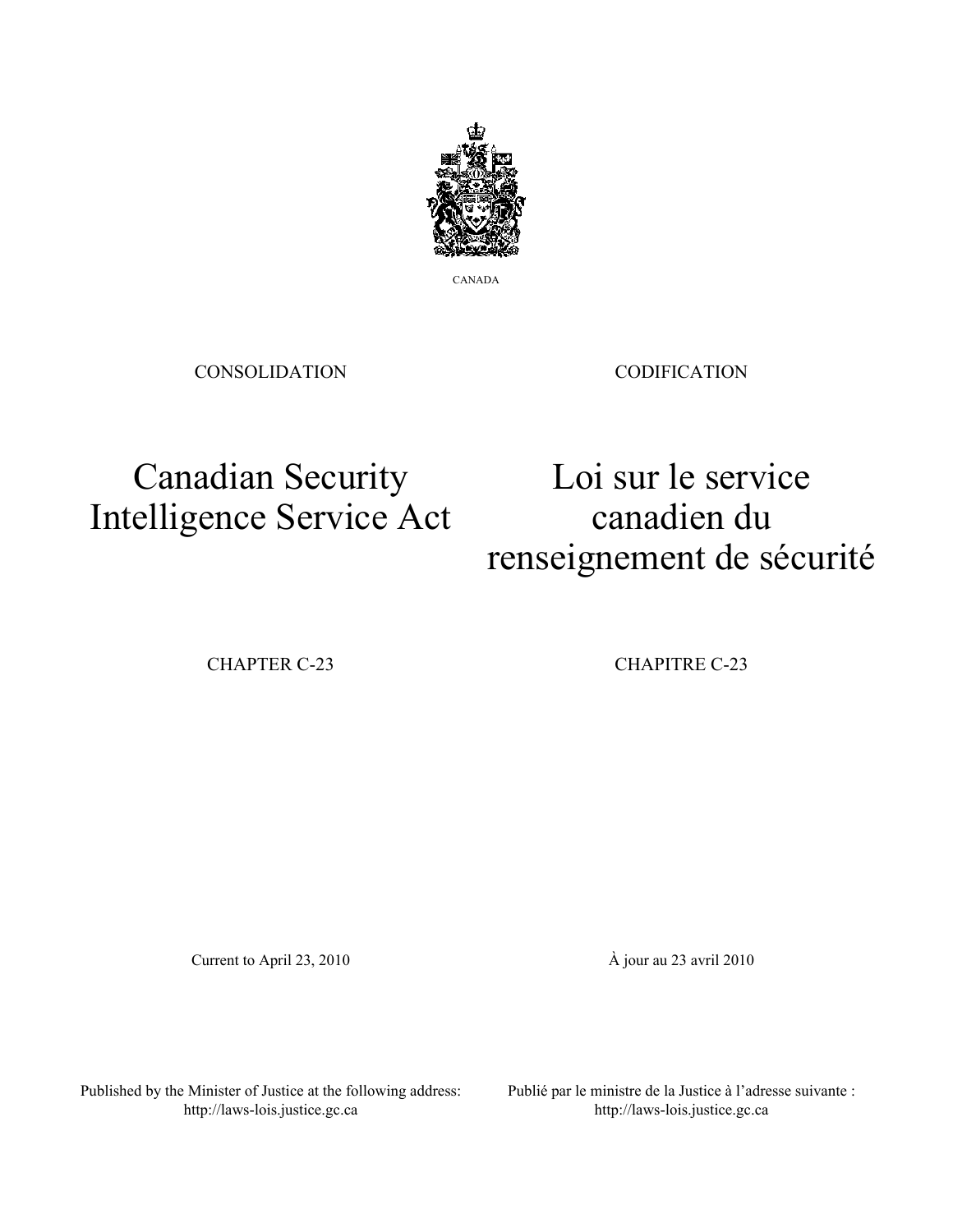# OFFICIAL STATUS OF CONSOLIDATIONS

Subsections 31(1) and (2) of the *Legislation Revision and Consolidation Act*, in force on June 1, 2009, provide as follows:

Published consolidation is evidence **31.** (1) Every copy of a consolidated statute or

consolidated regulation published by the Minister under this Act in either print or electronic form is evidence of that statute or regulation and of its contents and every copy purporting to be published by the Minister is deemed to be so published, unless the contrary is shown.

Inconsistencies in Acts

(2) In the event of an inconsistency between a consolidated statute published by the Minister under this Act and the original statute or a subsequent amendment as certified by the Clerk of the Parliaments under the *Publication of Statutes Act*, the original statute or amendment prevails to the extent of the inconsistency.

# CARACTÈRE OFFICIEL DES CODIFICATIONS

Les paragraphes 31(1) et (2) de la *Loi sur la révision et la codification des textes législatifs*, en vigueur le 1<sup>er</sup> juin 2009, prévoient ce qui suit :

**31.** (1) Tout exemplaire d'une loi codifiée ou d'un règlement codifié, publié par le ministre en vertu de la présente loi sur support papier ou sur support électronique, fait foi de cette loi ou de ce règlement et de son contenu. Tout exemplaire donné comme publié par le ministre est réputé avoir été ainsi publié, sauf preuve contraire.

(2) Les dispositions de la loi d'origine avec ses modifications subséquentes par le greffier des Parlements en vertu de la *Loi sur la publication des lois* l'emportent sur les dispositions incompatibles de la loi codifiée publiée par le ministre en vertu de la présente loi.

Codifications comme élément de preuve

Incompatibilité — lois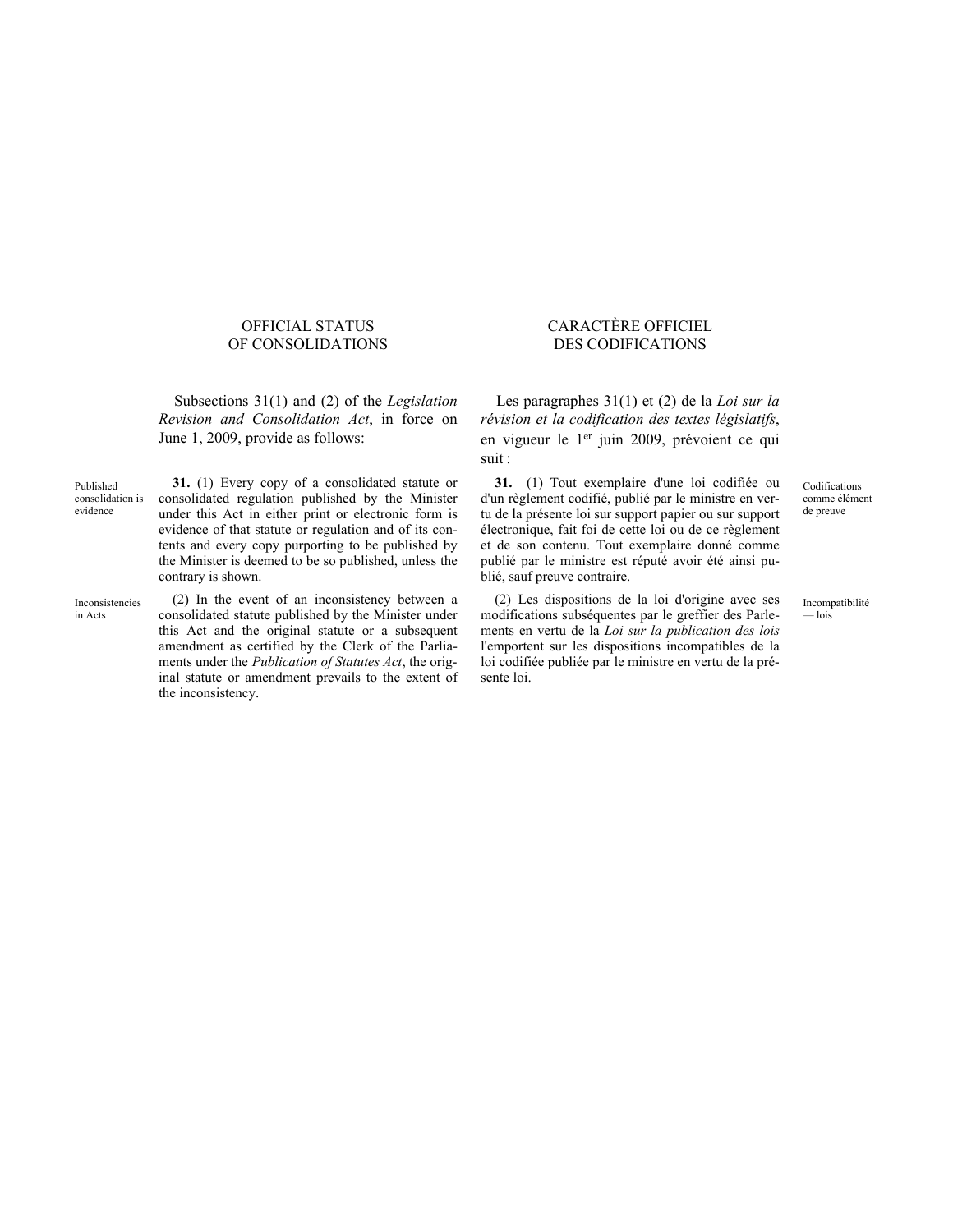

# **CHAPTER C-23 CHAPITRE C-23**

An Act to establish the Canadian Security Intelligence Service

Short title **1.** This Act may be cited as the *Canadian Security Intelligence Service Act*. 1984, c. 21, s. 1.

# INTERPRETATION DÉFINITIONS

Definitions **2.** In this Act,

"department" « *ministère* » "department", in relation to the government of Canada or of a province, includes

> (*a*) any portion of a department of the Government of Canada or of the province, and

(*b*) any Ministry of State, institution or other body of the Government of Canada or of the province or any portion thereof;

"Deputy Minister" « *sousministre* » "Deputy Minister" means the Deputy Minister of Public Safety and Emergency Preparedness and includes any person acting for or on behalf of the Deputy Minister of Public Safety and Emergency Preparedness;

"Director" « *directeur* »

"employee" « *employé* » "employee" means a person who is appointed as an employee of the Service pursuant to subsection 8(1) or has become an employee of the Service pursuant to subsection 66(1) of the *Canadian Security Intelligence Service Act*, chapter 21 of the Statutes of Canada, 1984, and includes a person who is attached or seconded to the Service as an employee;

"Director" means the Director of the Service;

"foreign state" « *État étranger* » "foreign state" means any state other than Canada;

"Inspector General" « *inspecteur général* » "Inspector General" means the Inspector General appointed pursuant to subsection 30(1);

# Loi constituant le Service canadien du renseignement de sécurité

# SHORT TITLE TITRE ABRÉGÉ

**1.** *Loi sur le Service canadien du renseignement de sécurité*. Titre abrégé

1984, ch. 21, art. 1.

**2.** Les définitions qui suivent s'appliquent à la présente loi. Définitions

« comité de surveillance » Le comité de surveillance des activités de renseignement de sécurité constitué par le paragraphe 34(1).

« comité de surveillance » "*Review Committee*"

"*Director*"

« employé » "*employee*"

« directeur » Le directeur du Service. « directeur »

« employé » Personne nommée employé du Service en vertu du paragraphe 8(1) ou qui l'est devenue en vertu du paragraphe 66(1) de la *Loi sur le Service canadien du renseignement de sécurité*, chapitre 21 des Statuts du Canada de 1984. Sont comprises parmi les employés les personnes affectées au Service ou détachées auprès de lui à titre d'employé.

« État étranger » État autre que le Canada. « État étranger »

« évaluation de sécurité » Évaluation de la loyauté d'un individu envers le Canada et, à cet égard, de sa fiabilité.

« inspecteur général » L'inspecteur général nommé en vertu du paragraphe 30(1).

« intercepter » S'entend au sens de l'article 183 du *Code criminel*.

« juge » Juge de la Cour fédérale choisi pour l'application de la présente loi par le juge en chef de ce tribunal.

« lieux » Sont assimilés à des lieux les moyens de transport.

"*foreign state*"

« évaluation de sécurité » "*security assessment*"

« inspecteur général » "*Inspector General*"

« intercepter » "*intercept*"

« juge » "*judge*"

« lieux » "*place*"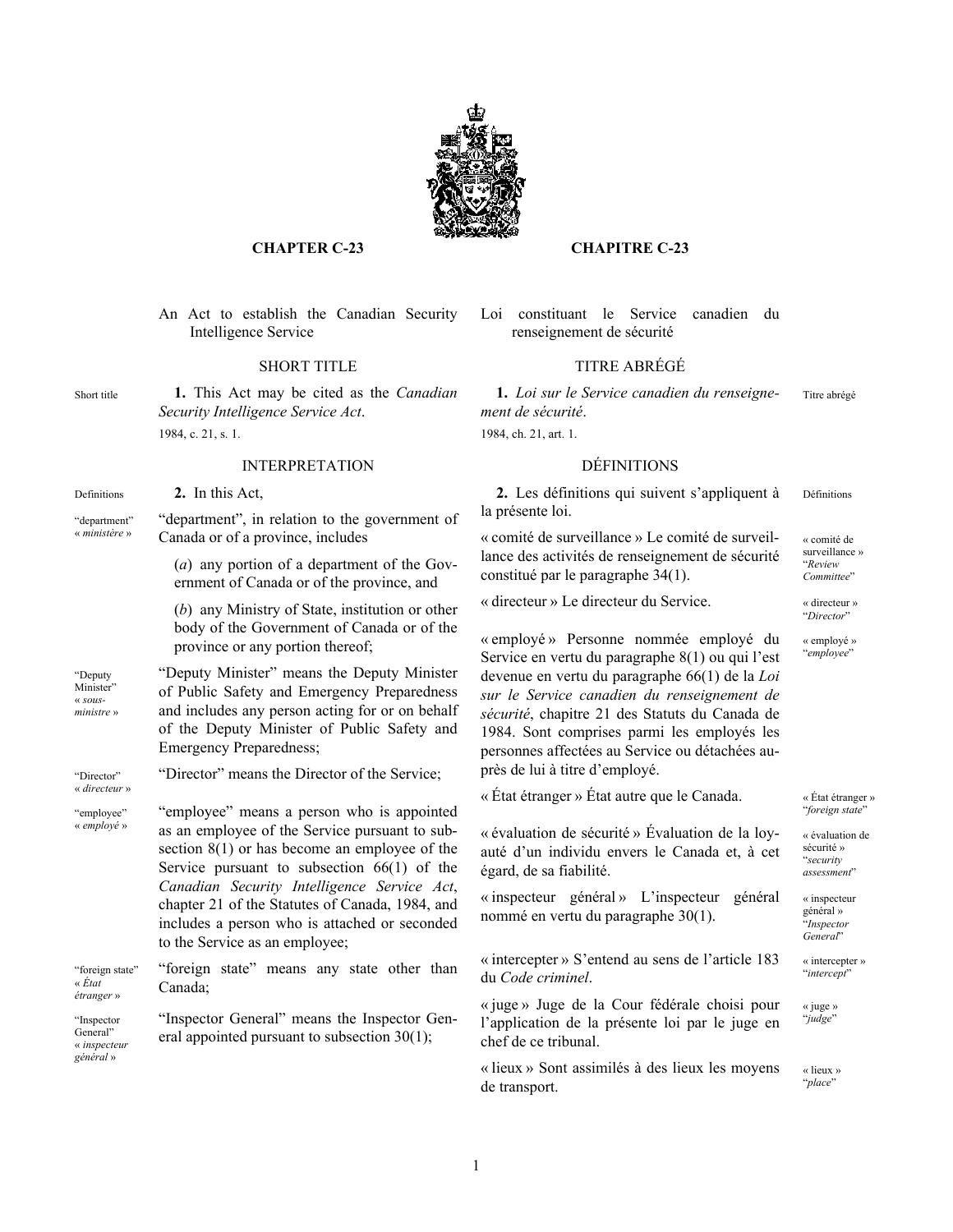| "intercept"<br>« intercepter »                                                                 | "intercept" has the same meaning as in section<br>183 of the Criminal Code;                                                                                                                                                                                                                    |
|------------------------------------------------------------------------------------------------|------------------------------------------------------------------------------------------------------------------------------------------------------------------------------------------------------------------------------------------------------------------------------------------------|
| "judge"<br>« juge »                                                                            | "judge" means a judge of the Federal Court<br>designated by the Chief Justice thereof for the<br>purposes of this Act;                                                                                                                                                                         |
| "Minister"<br>« ministre »                                                                     | "Minister" means the Minister of Public Safety<br>and Emergency Preparedness;                                                                                                                                                                                                                  |
| "place"<br>« lieux »                                                                           | "place" includes any conveyance;                                                                                                                                                                                                                                                               |
| "Review<br>Committee"<br>« comité de<br>surveillance »                                         | "Review Committee" means the Security Intel-<br>ligence Review Committee established by sub-<br>section $34(1)$ ;                                                                                                                                                                              |
| "security<br>assessment"<br>« évaluation de<br>sécurité »                                      | "security assessment" means an appraisal of the<br>loyalty to Canada and, so far as it relates there-<br>to, the reliability of an individual;                                                                                                                                                 |
| "Service"<br>« Service »                                                                       | "Service" means the Canadian Security Intelli-<br>gence Service established by subsection 3(1);                                                                                                                                                                                                |
| "threats to the<br>security of<br>Canada"<br>« menaces<br>envers la<br>sécurité du<br>Canada » | "threats to the security of Canada" means                                                                                                                                                                                                                                                      |
|                                                                                                | $(a)$ espionage or sabotage that is against<br>Canada or is detrimental to the interests of<br>Canada or activities directed toward or in<br>support of such espionage or sabotage,                                                                                                            |
|                                                                                                | $(b)$ foreign influenced activities within or re-<br>lating to Canada that are detrimental to the<br>interests of Canada and are clandestine or de-<br>ceptive or involve a threat to any person,                                                                                              |
|                                                                                                | $(c)$ activities within or relating to Canada di-<br>rected toward or in support of the threat or<br>use of acts of serious violence against per-<br>sons or property for the purpose of achieving<br>a political, religious or ideological objective<br>within Canada or a foreign state, and |

(*d*) activities directed toward undermining by covert unlawful acts, or directed toward or intended ultimately to lead to the destruction or overthrow by violence of, the constitutionally established system of government in Canada,

but does not include lawful advocacy, protest or dissent, unless carried on in conjunction with any of the activities referred to in paragraphs (*a*) to (*d*).

R.S., 1985, c. C-23, s. 2; 2001, c. 41, s. 89; 2005, c. 10, s. 13.

« menaces envers la sécurité du Canada » Constituent des menaces envers la sécurité du Canada les activités suivantes :

*a*) l'espionnage ou le sabotage visant le Canada ou préjudiciables à ses intérêts, ainsi que les activités tendant à favoriser ce genre d'espionnage ou de sabotage;

*b*) les activités influencées par l'étranger qui touchent le Canada ou s'y déroulent et sont préjudiciables à ses intérêts, et qui sont d'une nature clandestine ou trompeuse ou comportent des menaces envers quiconque;

*c*) les activités qui touchent le Canada ou s'y déroulent et visent à favoriser l'usage de la violence grave ou de menaces de violence contre des personnes ou des biens dans le but d'atteindre un objectif politique, religieux ou idéologique au Canada ou dans un État étranger;

*d*) les activités qui, par des actions cachées et illicites, visent à saper le régime de gouvernement constitutionnellement établi au Canada ou dont le but immédiat ou ultime est sa destruction ou son renversement, par la violence.

La présente définition ne vise toutefois pas les activités licites de défense d'une cause, de protestation ou de manifestation d'un désaccord qui n'ont aucun lien avec les activités mentionnées aux alinéas *a*) à *d*).

« ministère » Sont compris parmi les ministères :

« ministère » "*department*"

« ministre » "*Minister*"

« Service » "*Service*"

« sousministre » "*Deputy Minister*"

*a*) tout secteur d'un ministère du gouvernement du Canada ou d'une province;

*b*) l'ensemble ou tout secteur d'un département d'État, d'une institution ou d'un autre organisme du gouvernement du Canada ou d'une province.

« ministre » Le ministre de la Sécurité publique et de la Protection civile.

« Service » Le Service canadien du renseignement de sécurité constitué par le paragraphe 3(1).

« sous-ministre » Le sous-ministre de la Sécurité publique et de la Protection civile ou toute personne qui agit en son nom.

L.R. (1985), ch. C-23, art. 2; 2001, ch. 41, art. 89; 2005, ch. 10, art. 13.

« menaces envers la sécurité du Canada » "*threats to the security of Canada*"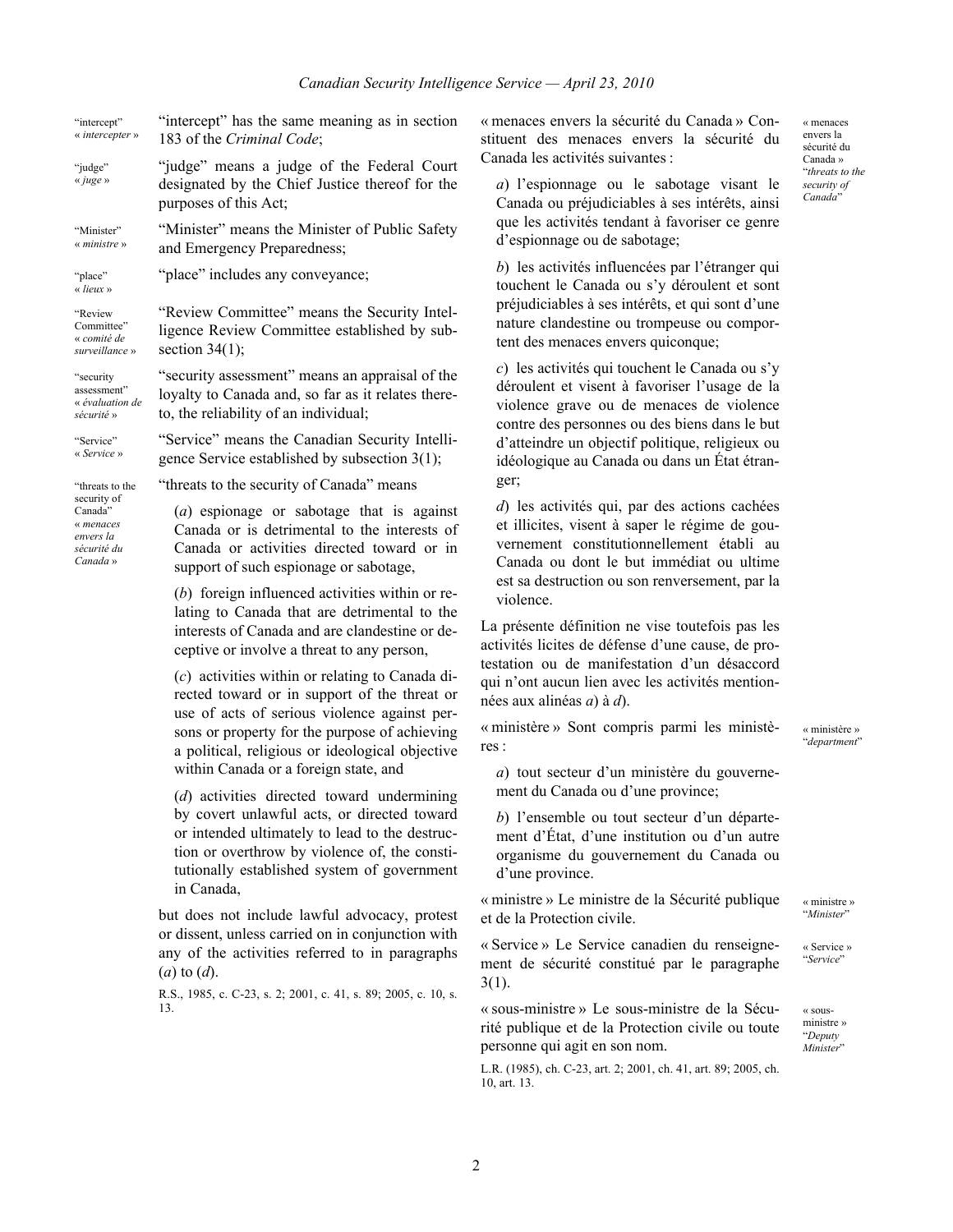# CANADIAN SECURITY INTELLIGENCE **SERVICE**

### ESTABLISHMENT OF SERVICE CONSTITUTION

- Establishment of Service **3.** (1) The Canadian Security Intelligence Service is hereby established, consisting of the Director and employees of the Service.
- Principal office (2) The principal office of the Service shall be in the National Capital Region described in the schedule to the *National Capital Act*.
- Other offices (3) The Director may, with the approval of the Minister, establish other offices of the Service elsewhere in Canada.

1984, c. 21, s. 3.

- Appointment **4.** (1) The Governor in Council shall appoint the Director of the Service.
- Term of office (2) The Director shall be appointed to hold office during pleasure for a term not exceeding five years.
- Re-appointment (3) Subject to subsection (4), the Director is eligible, on the expiration of a first or any subsequent term of office, to be re-appointed for a further term not exceeding five years.
- Limitation (4) No person shall hold office as Director for terms exceeding ten years in the aggregate.
- Absence or incapacity (5) In the event of the absence or incapacity of the Director, or if the office of Director is vacant, the Governor in Council may appoint another person to hold office instead of the Director for a term not exceeding six months, and that person shall, while holding that office, have all of the powers, duties and functions of the Director under this Act or any other Act of Parliament and be paid such salary or other remuneration and expenses as may be fixed by the Governor in Council.
	- 1984, c. 21, s. 4.
- Salary and expenses
- **5.** (1) The Director is entitled to be paid a salary to be fixed by the Governor in Council and shall be paid reasonable travel and living expenses incurred by the Director in the performance of duties and functions under this Act.
- Pension benefits (2) The provisions of the *Public Service Superannuation Act*, other than those relating to

## PART I PARTIE I

# SERVICE CANADIEN DU RENSEIGNEMENT DE SÉCURITÉ

**3.** (1) Est constitué le Service canadien du renseignement de sécurité, composé de son directeur et de ses employés.

(2) Le siège du Service est fixé dans la région de la capitale nationale définie à l'annexe de la *Loi sur la capitale nationale*.

(3) Le directeur peut, avec l'approbation du ministre, établir des bureaux du Service ailleurs au Canada. Bureaux

1984, ch. 21, art. 3.

### DIRECTOR DIRECTEUR

**4.** (1) Le gouverneur en conseil nomme le directeur. Nomination

(2) Le directeur occupe son poste à titre amovible pour une durée maximale de cinq ans. Mandat

(3) Sous réserve du paragraphe (4), le mandat du directeur est renouvelable pour une durée maximale identique.

(4) La durée d'occupation maximale du poste de directeur par le même titulaire est de dix ans.

(5) En cas d'absence ou d'empêchement du directeur ou de vacance de son poste, le gouverneur en conseil peut nommer un intérimaire pour un mandat maximal de six mois; celui-ci exerce alors les pouvoirs et fonctions conférés au directeur en vertu de la présente loi ou de toute autre loi fédérale et reçoit la rémunération et les frais que fixe le gouverneur en conseil.

1984, ch. 21, art. 4.

**5.** (1) Le directeur a le droit de recevoir le traitement que fixe le gouverneur en conseil et est indemnisé des frais de déplacement et de séjour entraînés par l'exercice des fonctions qui lui sont conférées en application de la présente loi.

(2) Les dispositions de la *Loi sur la pension de la fonction publique* qui ne traitent pas d'ocTraitement et frais

Constitution

Renouvellement

Durée limite

Absence ou empêchement

Siège

Régime de pension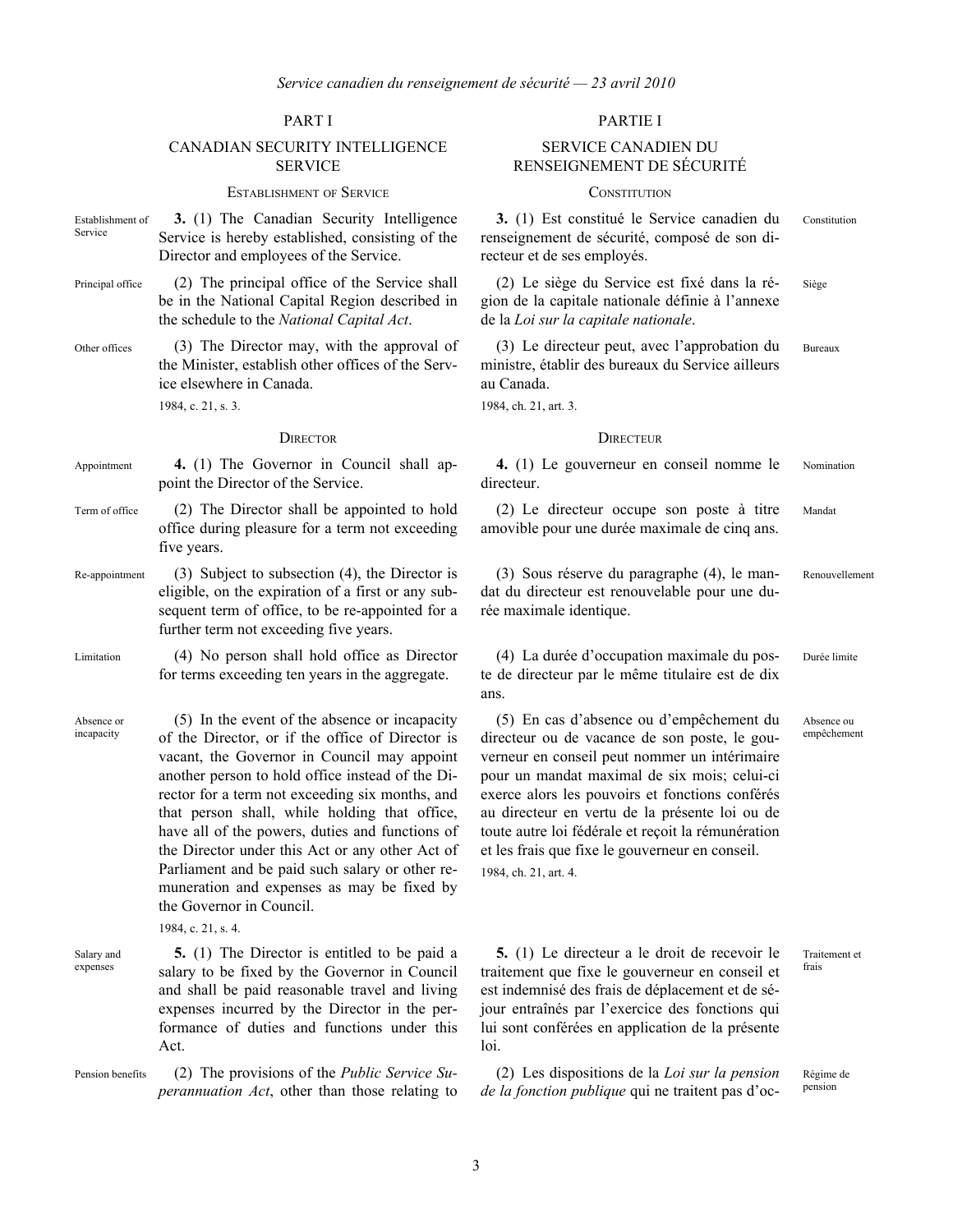tenure of office, apply to the Director, except that a person appointed as Director from outside the public service, as defined in the *Public Service Superannuation Act*, may, by notice in writing given to the President of the Treasury Board not more than sixty days after the date of appointment, elect to participate in the pension plan provided by the *Diplomatic Service (Special) Superannuation Act*, in which case the provisions of that Act, other than those relating to tenure of office, apply to the Director from the date of appointment and the provisions of the *Public Service Superannuation Act* do not apply.

R.S., 1985, c. C-23, s. 5; 2003, c. 22, s. 225(E).

### MANAGEMENT OF SERVICE GESTION

Role of Director **6.** (1) The Director, under the direction of the Minister, has the control and management of the Service and all matters connected therewith.

Minister may issue directions (2) In providing the direction referred to in subsection (1), the Minister may issue to the Director written directions with respect to the Service and a copy of any such direction shall, forthwith after it is issued, be given to the Review Committee.

Directions deemed not to be statutory instruments

Consultation with Deputy Minister

subsection (2) shall be deemed not to be statutory instruments for the purposes of the *Statutory Instruments Act*.

(3) Directions issued by the Minister under

1984, c. 21, s. 6.

**7.** (1) The Director shall consult the Deputy Minister on

(*a*) the general operational policies of the Service; and

(*b*) any matter with respect to which consultation is required by directions issued under subsection  $6(2)$ .

Idem (2) The Director or any employee designated by the Minister for the purpose of applying for a warrant under section 21 or 23 shall consult the Deputy Minister before applying for the warrant or the renewal of the warrant.

Advice by Deputy Minister (3) The Deputy Minister shall advise the Minister with respect to directions issued under subsection 6(2) or that should, in the opinion of cupation de poste s'appliquent au directeur; toutefois, s'il est choisi en dehors de la fonction publique, au sens de la loi mentionnée ci-dessus, il peut, par avis écrit adressé au président du Conseil du Trésor dans les soixante jours suivant sa date de nomination, choisir de cotiser au régime de pension prévu par la *Loi sur la pension spéciale du service diplomatique*; dans ce cas, il est assujetti aux dispositions de cette loi qui ne traitent pas d'occupation de poste. L.R. (1985), ch. C-23, art. 5; 2003, ch. 22, art. 225(A).

**6.** (1) Sous la direction du ministre, le directeur est chargé de la gestion du Service et de tout ce qui s'y rattache.

(2) Dans l'exercice de son pouvoir de direction visé au paragraphe (1), le ministre peut donner par écrit au directeur des instructions concernant le Service; un exemplaire de cellesci est transmis au comité de surveillance dès qu'elles sont données.

ministre

Instructions du

Non-application de la *Loi sur les textes réglementaires*

Rôle du directeur

(3) Les instructions visées au paragraphe (2) sont réputées ne pas être des textes réglementaires au sens de la *Loi sur les textes réglementaires*.

**7.** (1) Le directeur consulte le sous-ministre sur les points suivants :

*a*) l'orientation générale des opérations du Service;

*b*) toute autre question à l'égard de laquelle les instructions visées au paragraphe 6(2) exigent une pareille consultation.

(2) Le directeur ou un employé désigné par le ministre aux fins d'une demande de mandat en vertu des articles 21 ou 23 consulte le sousministre avant de présenter la demande de mandat ou de renouvellement du mandat.

(3) Le sous-ministre conseille le ministre sur les instructions déjà données ou à donner, selon lui, en vertu du paragraphe 6(2).

1984, ch. 21, art. 7.

Consultation du sous-ministre

Idem

Conseils du sous-ministre

4

<sup>1984,</sup> ch. 21, art. 6.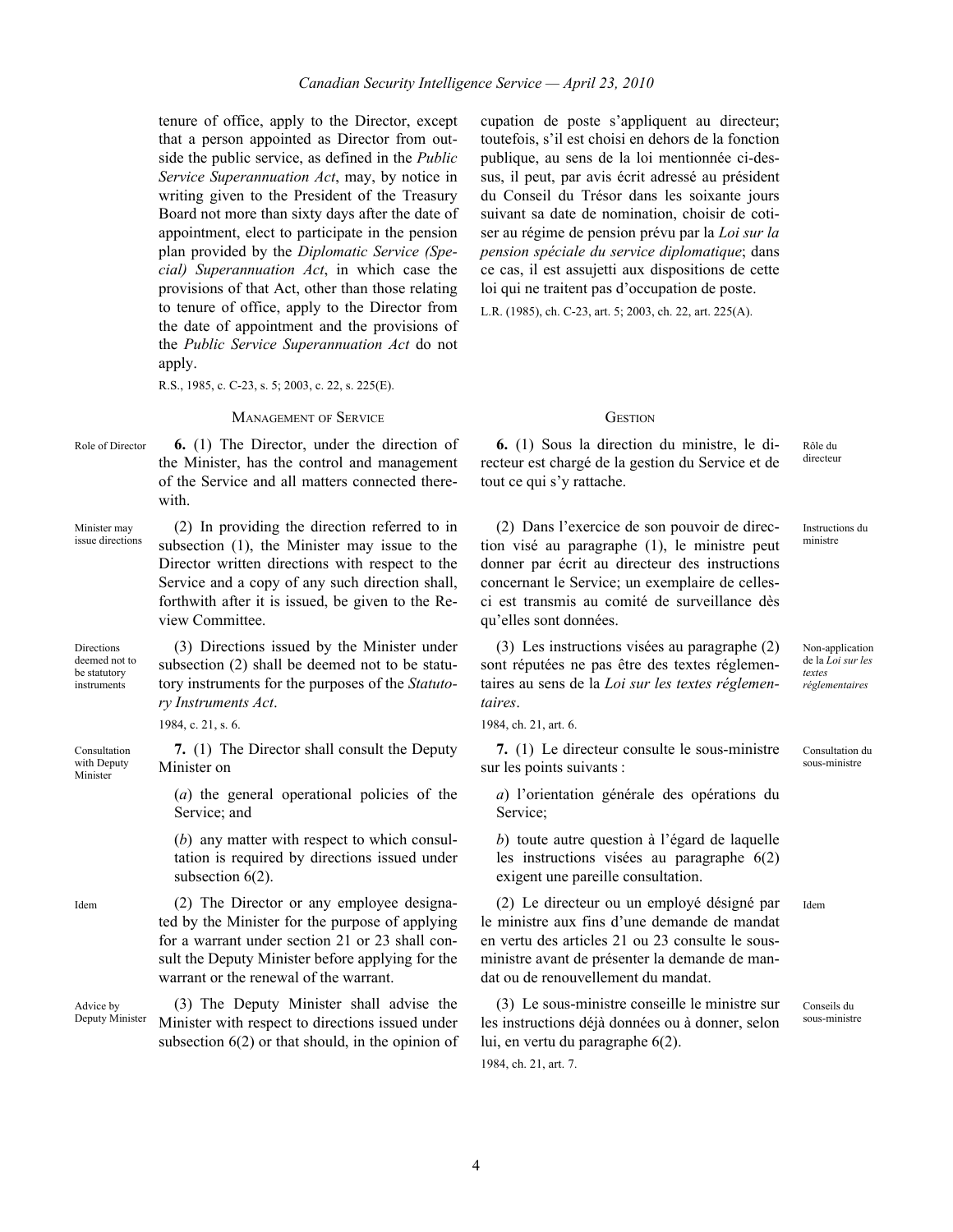the Deputy Minister, be issued under that subsection.

1984, c. 21, s. 7.

Powers and functions of Director

**8.** (1) Notwithstanding the *Financial Administration Act* and the *Public Service Employment Act*, the Director has exclusive authority to appoint employees and, in relation to the human resources management of employees, other than persons attached or seconded to the Service as employees,

(*a*) to provide for the terms and conditions of their employment; and

(*b*) subject to the regulations,

(i) to exercise the powers and perform the functions of the Treasury Board relating to human resources management under the *Financial Administration Act*, and

(ii) to exercise the powers and perform the functions assigned to the Public Service Commission by or pursuant to the *Public Service Employment Act*.

Discipline and grievances of employees

(2) Notwithstanding the *Public Service Labour Relations Act* but subject to subsection (3) and the regulations, the Director may establish procedures respecting the conduct and discipline of, and the presentation, consideration and adjudication of grievances in relation to, employees, other than persons attached or seconded to the Service as employees.

Adjudication of employee grievances

(3) When a grievance is referred to adjudication, the adjudication shall not be heard or determined by any person, other than a fulltime member of the Public Service Labour Relations Board established under section 12 of the *Public Service Labour Relations Act*.

Regulations (4) The Governor in Council may make regulations

> (*a*) governing the exercise of the powers and the performance of the duties and functions of the Director referred to in subsection (1); and

> (*b*) in relation to employees to whom subsection (2) applies, governing their conduct and discipline and the presentation, consideration and adjudication of grievances.

R.S., 1985, c. C-23, s. 8; 2003, c. 22, ss. 143, 234.

**8.** (1) Par dérogation à la *Loi sur la gestion des finances publiques* et à la *Loi sur l'emploi dans la fonction publique*, le directeur a le pouvoir exclusif de nommer les employés et, en matière de gestion des ressources humaines du Service, à l'exception des personnes affectées au Service ou détachées auprès de lui à titre d'employé :

*a*) de déterminer leurs conditions d'emploi;

*b*) sous réserve des règlements :

(i) d'exercer les attributions conférées au Conseil du Trésor en vertu de la *Loi sur la gestion des finances publiques* en cette matière,

(ii) d'exercer les attributions conférées à la Commission de la fonction publique sous le régime de la *Loi sur l'emploi dans la fonction publique*.

(2) Par dérogation à la *Loi sur les relations de travail dans la fonction publique* mais sous réserve du paragraphe (3) et des règlements, le directeur peut établir des règles de procédure concernant la conduite et la discipline des employés, à l'exception des personnes affectées au Service ou détachées auprès de lui à titre d'employé, la présentation par les employés de leurs griefs, l'étude de ces griefs et leur renvoi à l'arbitrage.

(3) Les griefs renvoyés à l'arbitrage ne peuvent être entendus et tranchés que par un membre à temps plein de la Commission des relations de travail dans la fonction publique constituée par l'article 12 de la *Loi sur les relations de travail dans la fonction publique*.

(4) Le gouverneur en conseil peut prendre des règlements : Règlements

*a*) pour régir l'exercice par le directeur des pouvoirs et fonctions que lui confère le paragraphe (1);

*b*) sur la conduite et la discipline des employés visés au paragraphe (2), la présentation de griefs par ceux-ci, l'étude de ces griefs et leur renvoi à l'arbitrage.

L.R. (1985), ch. C-23, art. 8; 2003, ch. 22, art. 143 et 234.

Attributions du directeur

Conduite des employés et griefs

Arbitrage

5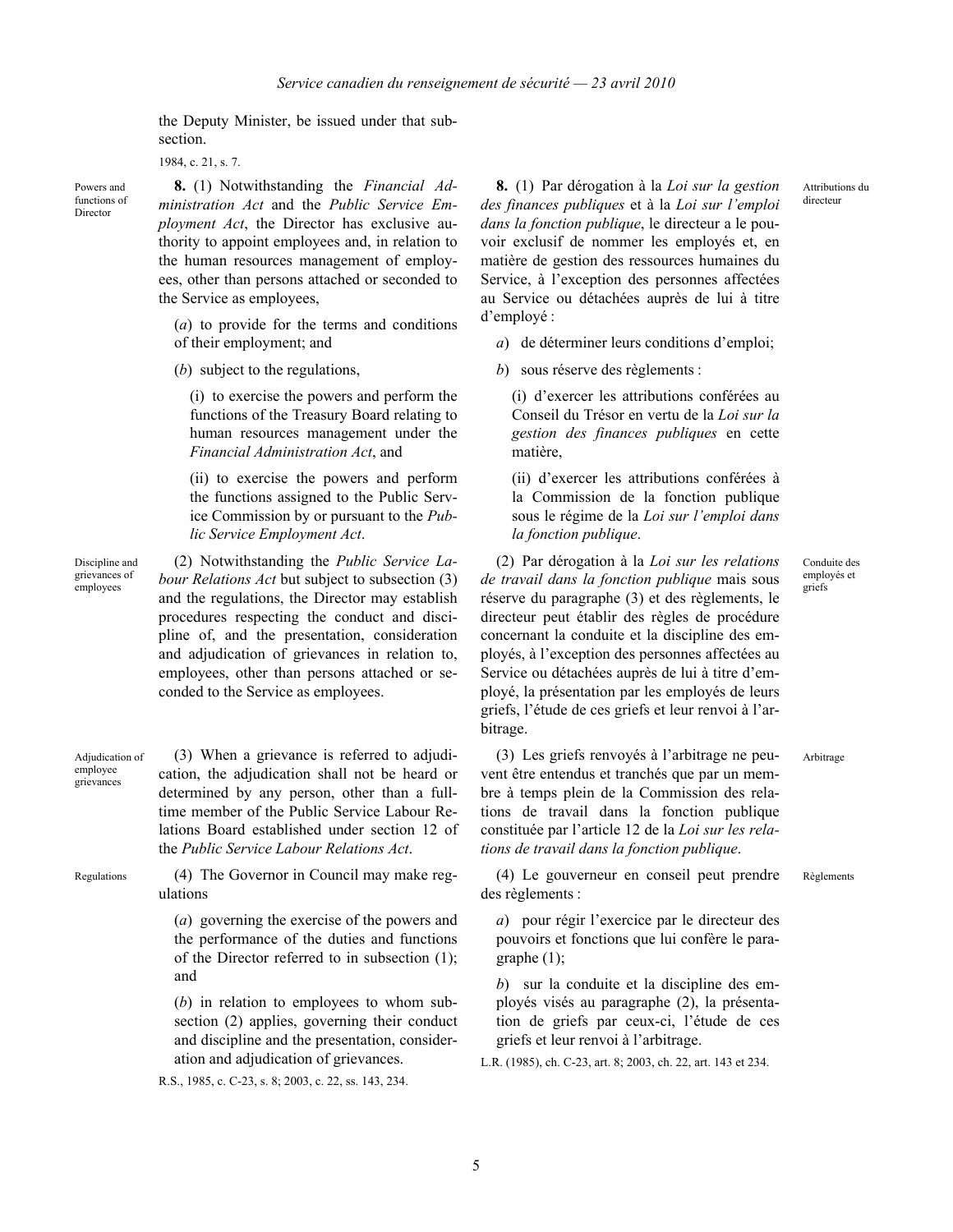**9.** (1) Notwithstanding the *Public Service Labour Relations Act*,

> (*a*) the process for resolution of a dispute applicable to employees of the Service in a bargaining unit determined for the purposes of that Act is by the referral of the dispute to arbitration; and

> (*b*) the process for resolution of a dispute referred to in paragraph (*a*) shall not be altered pursuant to that Act.

*Public Service Superannuation Act* (2) Employees of the Service shall be deemed to be employed in the public service for the purposes of the *Public Service Superannuation Act*.

R.S., 1985, c. C-23, s. 9; 2003, c. 22, ss. 144(E), 225(E).

**9.1** [Repealed, 2003, c. 22, s. 145] **9.1** [Abrogé, 2003, ch. 22, art. 145]

Oaths **10.** The Director and every employee shall, before commencing the duties of office, take an oath of allegiance and the oaths set out in the schedule.

1984, c. 21, s. 10.

Certificate **11.** A certificate purporting to be issued by or under the authority of the Director and stating that the person to whom it is issued is an employee or is a person, or a person included in a class of persons, to whom a warrant issued under section 21 or 23 is directed is evidence of the statements contained therein and is admissible in evidence without proof of the signature or official character of the person purporting to have issued it.

1984, c. 21, s. 11.

**DUTIES AND FUNCTIONS OF SERVICE** FONCTIONS DU SERVICE

Collection, analysis and retention

Security

Process for resolution of disputes of support staff

> **12.** The Service shall collect, by investigation or otherwise, to the extent that it is strictly necessary, and analyse and retain information and intelligence respecting activities that may on reasonable grounds be suspected of constituting threats to the security of Canada and, in relation thereto, shall report to and advise the Government of Canada.

1984, c. 21, s. 12.

assessments **13.** (1) The Service may provide security assessments to departments of the Government of Canada.

Arrangements with provinces (2) The Service may, with the approval of the Minister, enter into an arrangement with

**9.** (1) Par dérogation à la *Loi sur les relations de travail dans la fonction publique* :

*a*) le mode de règlement des différends applicable aux employés qui font partie d'une unité de négociation déterminée pour l'application de cette loi est l'arbitrage;

*b*) cette loi ne peut être invoquée pour modifier le mode de règlement des différends visé à l'alinéa *a*).

(2) Les employés sont présumés faire partie de la fonction publique pour l'application de la *Loi sur la pension de la fonction publique*.

L.R. (1985), ch. C-23, art. 9; 2003, ch. 22, art. 144(A) et  $225(A)$ .

**10.** Avant de prendre leurs fonctions, le directeur et les employés prêtent le serment d'allégeance ainsi que les serments mentionnés à l'annexe.

1984, ch. 21, art. 10.

**11.** Le certificat censé être délivré par le directeur ou sous son autorité, où il est déclaré que son titulaire est un employé ou est une personne, ou appartient à une catégorie, destinataire d'un mandat décerné en vertu des articles 21 ou 23, fait foi de son contenu et est admissible en preuve sans qu'il soit nécessaire de prouver l'authenticité de la signature ou la qualité officielle de la personne censée l'avoir délivré. 1984, ch. 21, art. 11.

**12.** Le Service recueille, au moyen d'enquêtes ou autrement, dans la mesure strictement nécessaire, et analyse et conserve les informations et renseignements sur les activités dont il existe des motifs raisonnables de soupçonner qu'elles constituent des menaces envers la sécurité du Canada; il en fait rapport au gouvernement du Canada et le conseille à cet égard.

1984, ch. 21, art. 12.

**13.** (1) Le Service peut fournir des évaluations de sécurité aux ministères du gouvernement du Canada.

(2) Le Service peut, avec l'approbation du ministre, conclure des ententes avec :

Mode de règlement des différends personnel de soutien

*Loi sur la pension de la fonction publique*

Serments

Certificat

Informations et renseignements

Évaluations de sécurité

Ententes avec les provinces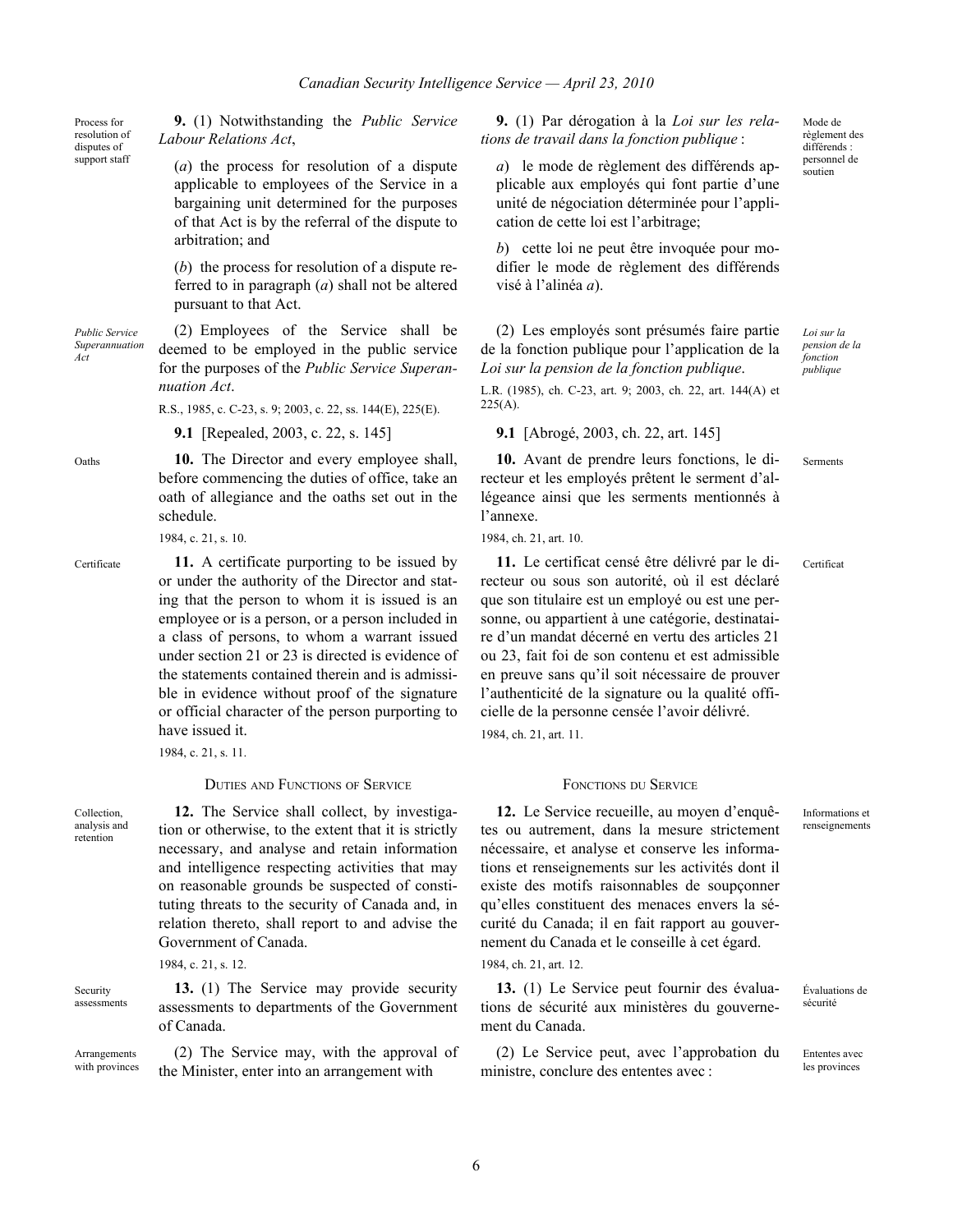(*a*) the government of a province or any department thereof, or

(*b*) any police force in a province, with the approval of the Minister responsible for policing in the province,

authorizing the Service to provide security assessments.

Arrangements with foreign states

Advice to Ministers

(3) The Service may, with the approval of the Minister after consultation by the Minister with the Minister of Foreign Affairs, enter into an arrangement with the government of a foreign state or an institution thereof or an international organization of states or an institution thereof authorizing the Service to provide the government, institution or organization with security assessments.

R.S., 1985, c. C-23, s. 13; 1995, c. 5, s. 25.

**14.** The Service may

(*a*) advise any minister of the Crown on matters relating to the security of Canada, or

(*b*) provide any minister of the Crown with information relating to security matters or criminal activities,

that is relevant to the exercise of any power or the performance of any duty or function by that Minister under the *Citizenship Act* or the *Immigration and Refugee Protection Act*.

R.S., 1985, c. C-23, s. 14; 2001, c. 27, s. 223.

Investigations **15.** The Service may conduct such investigations as are required for the purpose of providing security assessments pursuant to section 13 or advice pursuant to section 14.

1984, c. 21, s. 15.

Collection of information concerning foreign states and persons

**16.** (1) Subject to this section, the Service may, in relation to the defence of Canada or the conduct of the international affairs of Canada, assist the Minister of National Defence or the Minister of Foreign Affairs, within Canada, in the collection of information or intelligence relating to the capabilities, intentions or activities of

(*a*) any foreign state or group of foreign states; or

- (*b*) any person other than
	- (i) a Canadian citizen,

*a*) le gouvernement d'une province ou l'un de ses ministères;

*b*) un service de police en place dans une province, avec l'approbation du ministre provincial chargé des questions de police.

Ces ententes autorisent le Service à fournir des évaluations de sécurité.

(3) Le Service peut, avec l'approbation du ministre, après consultation entre celui-ci et le ministre des Affaires étrangères, conclure avec le gouvernement d'un État étranger ou l'une de ses institutions, ou une organisation internationale d'États ou l'une de ses institutions, des ententes l'autorisant à leur fournir des évaluations de sécurité.

L.R. (1985), ch. C-23, art. 13; 1995, ch. 5, art. 25.

**14.** Le Service peut :

Conseils aux ministres

Enquêtes

Assistance

Ententes avec des États étrangers

*a*) fournir des conseils à un ministre sur les questions de sécurité du Canada;

*b*) transmettre des informations à un ministre sur des questions de sécurité ou des activités criminelles,

dans la mesure où ces conseils et informations sont en rapport avec l'exercice par ce ministre des pouvoirs et fonctions qui lui sont conférés en vertu de la *Loi sur la citoyenneté* ou de la *Loi sur l'immigration et la protection des réfugiés*.

L.R. (1985), ch. C-23, art. 14; 2001, ch. 27, art. 223.

**15.** Le Service peut mener les enquêtes qui sont nécessaires en vue des évaluations de sécurité et des conseils respectivement visés aux articles 13 et 14.

1984, ch. 21, art. 15.

**16.** (1) Sous réserve des autres dispositions du présent article, le Service peut, dans les domaines de la défense et de la conduite des affaires internationales du Canada, prêter son assistance au ministre de la Défense nationale ou au ministre des Affaires étrangères, dans les limites du Canada, à la collecte d'informations ou de renseignements sur les moyens, les intentions ou les activités :

*a*) d'un État étranger ou d'un groupe d'États étrangers;

*b*) d'une personne qui n'est ni un citoyen canadien, ni un résident permanent au sens du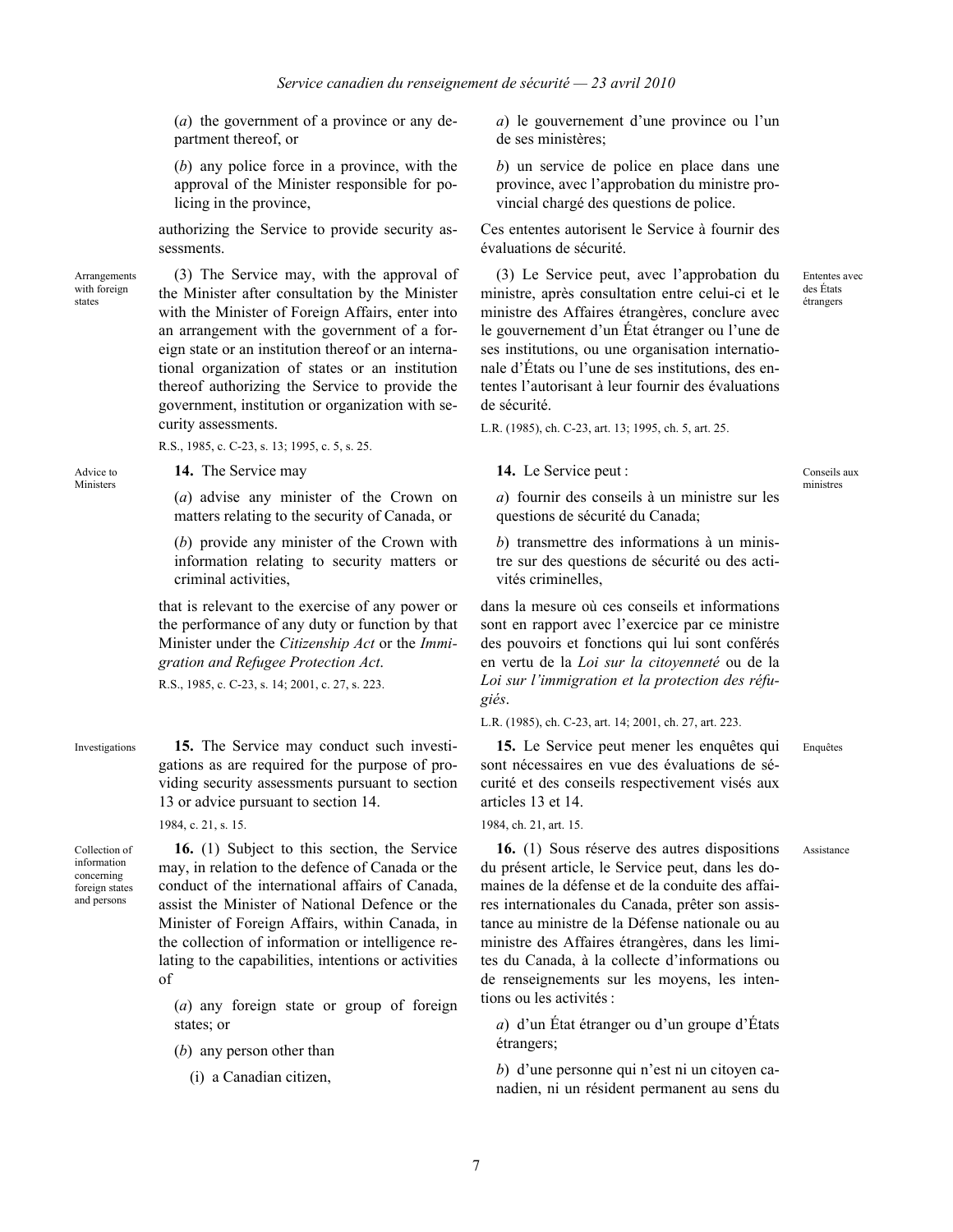(ii) a permanent resident within the meaning of subsection 2(1) of the *Immigration and Refugee Protection Act*, or

(iii) a corporation incorporated by or under an Act of Parliament or of the legislature of a province.

Limitation (2) The assistance provided pursuant to subsection (1) shall not be directed at any person referred to in subparagraph  $(1)(b)(i)$ ,  $(ii)$  or  $(iii)$ .

Personal consent of Ministers required (3) The Service shall not perform its duties and functions under subsection (1) unless it does so

> (*a*) on the personal request in writing of the Minister of National Defence or the Minister of Foreign Affairs; and

> (*b*) with the personal consent in writing of the Minister.

R.S., 1985, c. C-23, s. 16; 1995, c. 5, s. 25; 2001, c. 27, s. 224.

Cooperation **17.** (1) For the purpose of performing its duties and functions under this Act, the Service may,

> (*a*) with the approval of the Minister, enter into an arrangement or otherwise cooperate with

(i) any department of the Government of Canada or the government of a province or any department thereof, or

(ii) any police force in a province, with the approval of the Minister responsible for policing in the province; or

(*b*) with the approval of the Minister after consultation by the Minister with the Minister of Foreign Affairs, enter into an arrangement or otherwise cooperate with the government of a foreign state or an institution thereof or an international organization of states or an institution thereof.

Copies of arrangements to Review Committee

(2) Where a written arrangement is entered into pursuant to subsection (1) or subsection 13(2) or (3), a copy thereof shall be given forthwith to the Review Committee.

R.S., 1985, c. C-23, s. 17; 1995, c. 5, s. 25.

Offence to disclose identity **18.** (1) Subject to subsection (2), no person shall disclose any information that the person obtained or to which the person had access in paragraphe 2(1) de la *Loi sur l'immigration et la protection des réfugiés*, ni une personne morale constituée en vertu d'une loi fédérale ou provinciale.

(2) L'assistance autorisée au paragraphe (1) est subordonnée au fait qu'elle ne vise pas des personnes mentionnées aux sous-alinéas  $(1)b$  $(i)$ ,  $(ii)$  ou  $(iii)$ .

(3) L'exercice par le Service des fonctions visées au paragraphe (1) est subordonné :

Consentement personnel des .<br>ministres

Restriction

*a*) à une demande personnelle écrite du ministre de la Défense nationale ou du ministre des Affaires étrangères;

*b*) au consentement personnel du ministre.

L.R. (1985), ch. C-23, art. 16; 1995, ch. 5, art. 25; 2001, ch. 27, art. 224.

**17.** (1) Dans l'exercice des fonctions qui lui sont conférées en vertu de la présente loi, le Service peut :

Coopération

*a*) avec l'approbation du ministre, conclure des ententes ou, d'une façon générale, coopérer avec :

(i) les ministères du gouvernement du Canada, le gouvernement d'une province ou l'un de ses ministères,

(ii) un service de police en place dans une province, avec l'approbation du ministre provincial chargé des questions de police;

*b*) avec l'approbation du ministre, après consultation entre celui-ci et le ministre des Affaires étrangères, conclure des ententes ou, d'une façon générale, coopérer avec le gouvernement d'un État étranger ou l'une de ses institutions, ou une organisation internationale d'États ou l'une de ses institutions.

(2) Un exemplaire du texte des ententes écrites conclues en vertu du paragraphe (1) ou des paragraphes 13(2) ou (3) est transmis au comité de surveillance immédiatement après leur conclusion.

L.R. (1985), ch. C-23, art. 17; 1995, ch. 5, art. 25.

**18.** (1) Sous réserve du paragraphe (2), nul ne peut communiquer des informations qu'il a acquises ou auxquelles il avait accès dans

Transmission des ententes au comité de surveillance

Infraction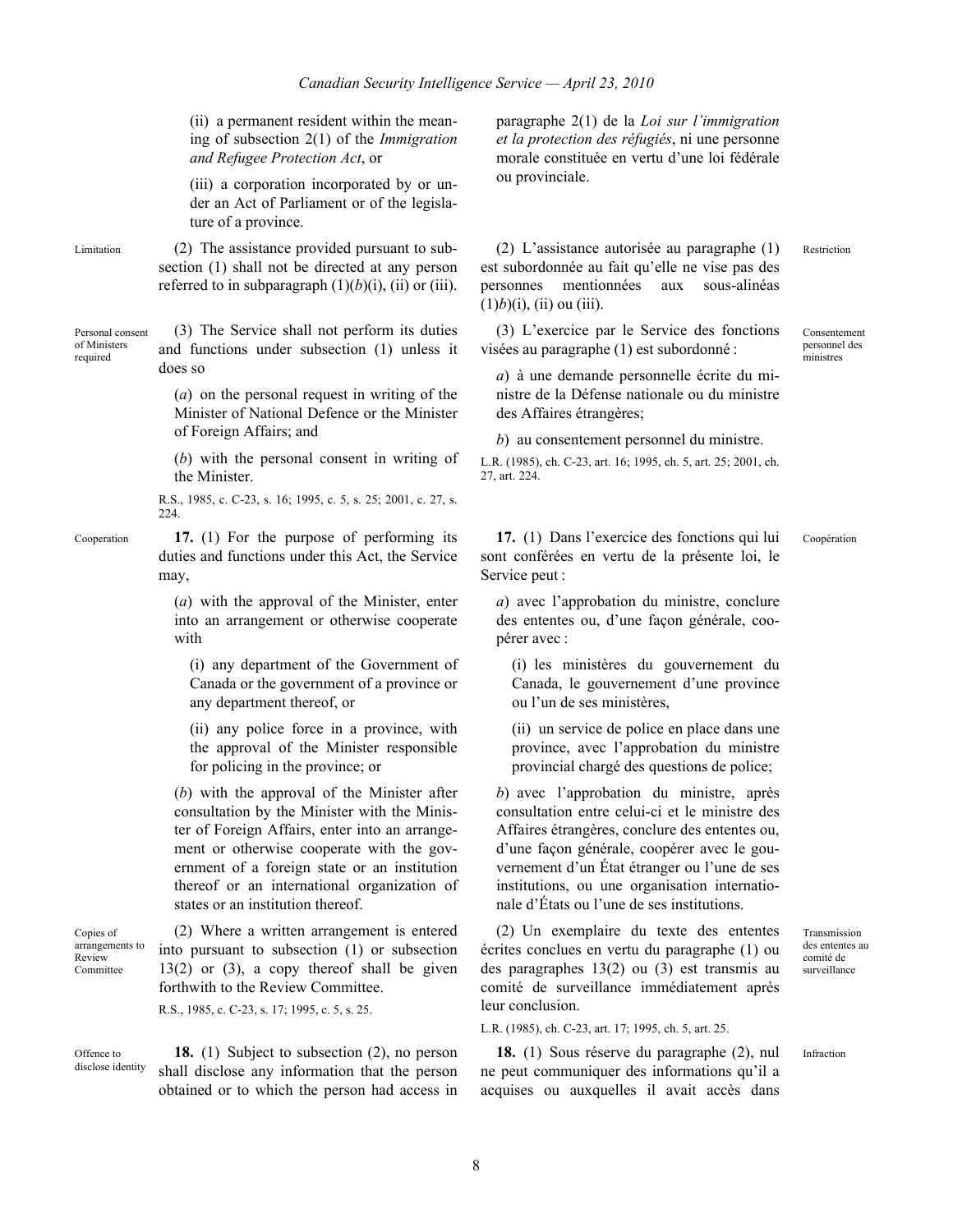the course of the performance by that person of duties and functions under this Act or the participation by that person in the administration or enforcement of this Act and from which the identity of

(*a*) any other person who is or was a confidential source of information or assistance to the Service, or

(*b*) any person who is or was an employee engaged in covert operational activities of the Service

can be inferred.

Exceptions (2) A person may disclose information referred to in subsection (1) for the purposes of the performance of duties and functions under this Act or any other Act of Parliament or the administration or enforcement of this Act or as required by any other law or in the circumstances described in any of paragraphs 19(2)(*a*) to (*d*).

Offence (3) Every one who contravenes subsection (1)

> (*a*) is guilty of an indictable offence and liable to imprisonment for a term not exceeding five years; or

> (*b*) is guilty of an offence punishable on summary conviction.

> **19.** (1) Information obtained in the perform-

1984, c. 21, s. 18.

Authorized disclosure of information

ance of the duties and functions of the Service under this Act shall not be disclosed by the Service except in accordance with this section.

Idem (2) The Service may disclose information referred to in subsection (1) for the purposes of the performance of its duties and functions under this Act or the administration or enforcement of this Act or as required by any other law and may also disclose such information,

> (*a*) where the information may be used in the investigation or prosecution of an alleged contravention of any law of Canada or a province, to a peace officer having jurisdiction to investigate the alleged contravention and to the Attorney General of Canada and the Attorney General of the province in which proceedings in respect of the alleged contravention may be taken;

l'exercice des fonctions qui lui sont conférées en vertu de la présente loi ou lors de sa participation à l'exécution ou au contrôle d'application de cette loi et qui permettraient de découvrir l'identité :

*a*) d'une autre personne qui fournit ou a fourni au Service des informations ou une aide à titre confidentiel;

*b*) d'une personne qui est ou était un employé occupé à des activités opérationnelles cachées du Service.

(2) La communication visée au paragraphe (1) peut se faire dans l'exercice de fonctions conférées en vertu de la présente loi ou de toute autre loi fédérale ou pour l'exécution ou le contrôle d'application de la présente loi, si une autre règle de droit l'exige ou dans les circonstances visées aux alinéas 19(2)*a*) à *d*). Exceptions

(3) Quiconque contrevient au paragraphe (1) est coupable : Infraction

*a*) soit d'un acte criminel et passible d'un emprisonnement maximal de cinq ans;

*b*) soit d'une infraction punissable par procédure sommaire.

1984, ch. 21, art. 18.

ou personnes suivantes :

**19.** (1) Les informations qu'acquiert le Service dans l'exercice des fonctions qui lui sont conférées en vertu de la présente loi ne peuvent être communiquées qu'en conformité avec le présent article.

Autorisation de communication

Idem

(2) Le Service peut, en vue de l'exercice des fonctions qui lui sont conférées en vertu de la présente loi ou pour l'exécution ou le contrôle d'application de celle-ci, ou en conformité avec les exigences d'une autre règle de droit, communiquer les informations visées au paragraphe (1). Il peut aussi les communiquer aux autorités

*a*) lorsqu'elles peuvent servir dans le cadre d'une enquête ou de poursuites relatives à une infraction présumée à une loi fédérale ou provinciale, aux agents de la paix compétents pour mener l'enquête, au procureur général du Canada et au procureur général de la province où des poursuites peuvent être intentées à l'égard de cette infraction;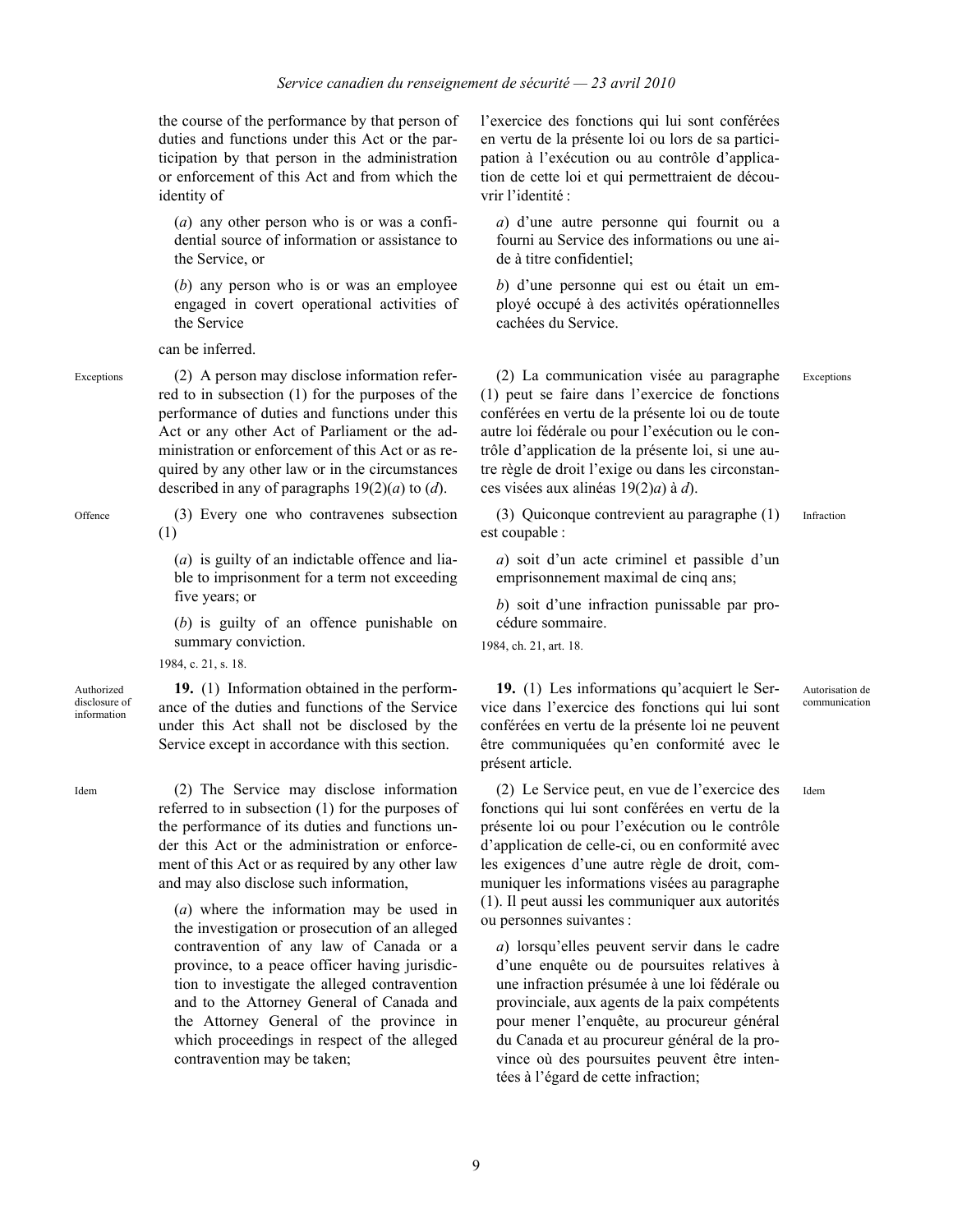ce.

(*b*) where the information relates to the conduct of the international affairs of Canada, to the Minister of Foreign Affairs or a person designated by the Minister of Foreign Affairs for the purpose;

(*c*) where the information is relevant to the defence of Canada, to the Minister of National Defence or a person designated by the Minister of National Defence for the purpose; or

(*d*) where, in the opinion of the Minister, disclosure of the information to any minister of the Crown or person in the federal public administration is essential in the public interest and that interest clearly outweighs any invasion of privacy that could result from the disclosure, to that minister or person.

Report to Review Committee

(3) The Director shall, as soon as practicable after a disclosure referred to in paragraph (2)(*d*) is made, submit a report to the Review Committee with respect to the disclosure.

R.S., 1985, c. C-23, s. 19; 1995, c. 5, s. 25; 2003, c. 22, s.  $224(E)$ .

Protection of employees **20.** (1) The Director and employees have, in performing the duties and functions of the Service under this Act, the same protection under the law as peace officers have in performing their duties and functions as peace officers.

> (2) If the Director is of the opinion that an employee may, on a particular occasion, have acted unlawfully in the purported performance of the duties and functions of the Service under this Act, the Director shall cause to be submitted a report in respect thereof to the Minister.

Report and comments to Attorney General of Canada

Copies to Review Committee

Unlawful conduct

> (3) The Minister shall cause to be given to the Attorney General of Canada a copy of any report that he receives pursuant to subsection (2), together with any comment that he considers appropriate in the circumstances.

(4) A copy of anything given to the Attorney General of Canada pursuant to subsection (3) shall be given forthwith to the Review Committee.

1984, c. 21, s. 20.

*b*) lorsqu'elles concernent la conduite des affaires internationales du Canada, au ministre des Affaires étrangères ou à la personne qu'il désigne à cette fin;

*c*) lorsqu'elles concernent la défense du Canada, au ministre de la Défense nationale ou à la personne qu'il désigne à cette fin;

*d*) lorsque, selon le ministre, leur communication à un ministre ou à une personne appartenant à l'administration publique fédérale est essentielle pour des raisons d'intérêt public et que celles-ci justifient nettement une éventuelle violation de la vie privée, à ce ministre ou à cette personne.

(3) Dans les plus brefs délais possible après la communication visée à l'alinéa (2)*d*), le directeur en fait rapport au comité de surveillan-Rapport au comité de surveillance

L.R. (1985), ch. C-23, art. 19; 1995, ch. 5, art. 25; 2003, ch. 22, art. 224(A).

**20.** (1) Le directeur et les employés bénéficient, dans l'exercice des fonctions conférées au Service en vertu de la présente loi, de la même protection que celle dont bénéficient, en vertu de la loi, les agents de la paix au titre de leurs fonctions.

(2) Le directeur fait rapport au ministre des actes qui peuvent avoir été accomplis selon lui illicitement, dans des cas particuliers, par des employés dans l'exercice censé tel des fonctions conférées au Service en vertu de la présente loi.

(3) Le ministre fait transmettre au procureur général du Canada un exemplaire des rapports qu'il reçoit en conformité avec le paragraphe (2), accompagnés des commentaires qu'il juge à propos.

(4) Un exemplaire de tous les documents transmis au procureur général du Canada en conformité avec le paragraphe (3) est envoyé au comité de surveillance dès leur transmission au procureur général.

1984, ch. 21, art. 20.

Protection des employés

Agissements illicites

Transmission au procureur général

Envoi au comité de surveillance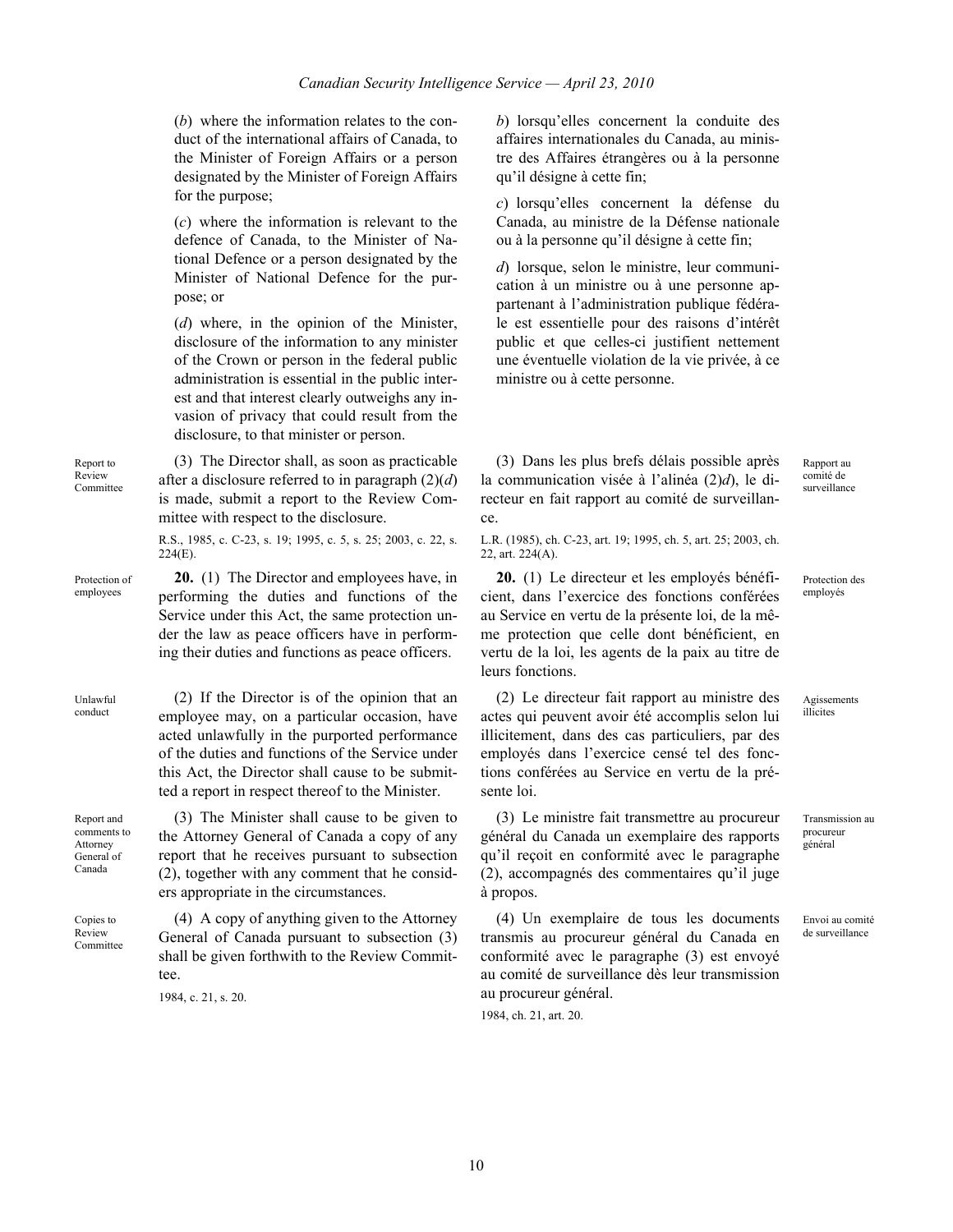Application for warrant

Matters to be specified in application for warrant

**21.** (1) Where the Director or any employee designated by the Minister for the purpose believes, on reasonable grounds, that a warrant under this section is required to enable the Service to investigate a threat to the security of Canada or to perform its duties and functions under section 16, the Director or employee may, after having obtained the approval of the Minister, make an application in accordance with subsection (2) to a judge for a warrant under this section.

(2) An application to a judge under subsection (1) shall be made in writing and be accompanied by an affidavit of the applicant deposing to the following matters, namely,

(*a*) the facts relied on to justify the belief, on reasonable grounds, that a warrant under this section is required to enable the Service to investigate a threat to the security of Canada or to perform its duties and functions under section 16:

(*b*) that other investigative procedures have been tried and have failed or why it appears that they are unlikely to succeed, that the urgency of the matter is such that it would be impractical to carry out the investigation using only other investigative procedures or that without a warrant under this section it is likely that information of importance with respect to the threat to the security of Canada or the performance of the duties and functions under section 16 referred to in paragraph (*a*) would not be obtained;

(*c*) the type of communication proposed to be intercepted, the type of information, records, documents or things proposed to be obtained and the powers referred to in paragraphs  $(3)(a)$  to  $(c)$  proposed to be exercised for that purpose;

(*d*) the identity of the person, if known, whose communication is proposed to be intercepted or who has possession of the information, record, document or thing proposed to be obtained;

(*e*) the persons or classes of persons to whom the warrant is proposed to be directed;

# PART II PARTIE II

# JUDICIAL CONTROL CONTRÔLE JUDICIAIRE

**21.** (1) Le directeur ou un employé désigné à cette fin par le ministre peut, après avoir obtenu l'approbation du ministre, demander à un juge de décerner un mandat en conformité avec le présent article s'il a des motifs raisonnables de croire que le mandat est nécessaire pour permettre au Service de faire enquête sur des menaces envers la sécurité du Canada ou d'exercer les fonctions qui lui sont conférées en vertu de l'article 16.

(2) La demande visée au paragraphe (1) est présentée par écrit et accompagnée de l'affidavit du demandeur portant sur les points suivants :

*a*) les faits sur lesquels le demandeur s'appuie pour avoir des motifs raisonnables de croire que le mandat est nécessaire aux fins visées au paragraphe (1);

*b*) le fait que d'autres méthodes d'enquête ont été essayées en vain, ou la raison pour laquelle elles semblent avoir peu de chances de succès, le fait que l'urgence de l'affaire est telle qu'il serait très difficile de mener l'enquête sans mandat ou le fait que, sans mandat, il est probable que des informations importantes concernant les menaces ou les fonctions visées au paragraphe (1) ne pourraient être acquises;

*c*) les catégories de communications dont l'interception, les catégories d'informations, de documents ou d'objets dont l'acquisition, ou les pouvoirs visés aux alinéas (3)*a*) à *c*) dont l'exercice, sont à autoriser;

*d*) l'identité de la personne, si elle est connue, dont les communications sont à intercepter ou qui est en possession des informations, documents ou objets à acquérir;

*e*) les personnes ou catégories de personnes destinataires du mandat demandé;

*f*) si possible, une description générale du lieu où le mandat demandé est à exécuter;

*g*) la durée de validité applicable en vertu du paragraphe (5), de soixante jours ou d'un an au maximum, selon le cas, demandée pour le mandat;

Demande de mandat

Contenu de la demande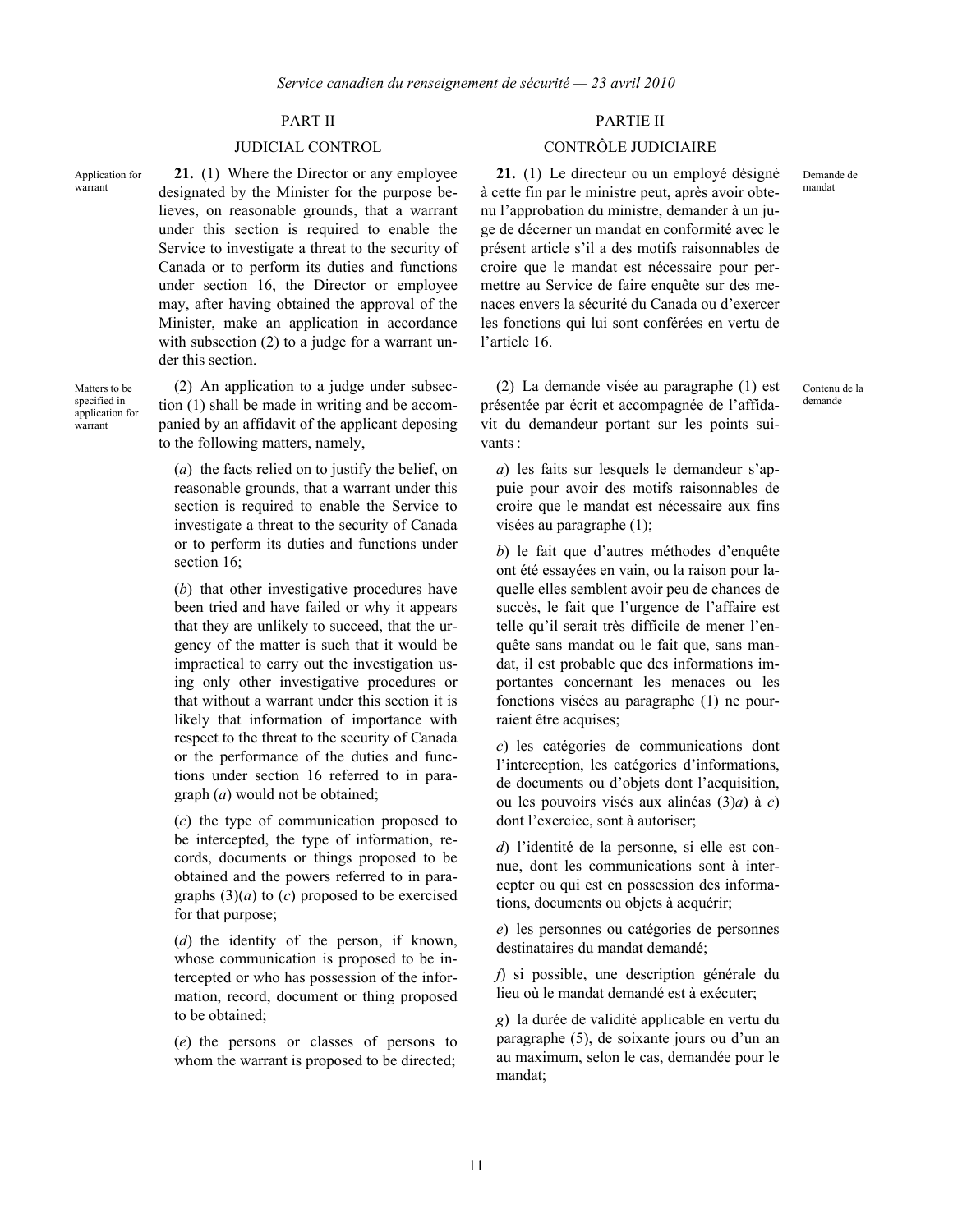(*f*) a general description of the place where the warrant is proposed to be executed, if a general description of that place can be given;

(*g*) the period, not exceeding sixty days or one year, as the case may be, for which the warrant is requested to be in force that is applicable by virtue of subsection (5); and

(*h*) any previous application made in relation to a person identified in the affidavit pursuant to paragraph (*d*), the date on which the application was made, the name of the judge to whom each application was made and the decision of the judge thereon.

Issuance of warrant

(3) Notwithstanding any other law but subject to the *Statistics Act*, where the judge to whom an application under subsection (1) is made is satisfied of the matters referred to in paragraphs  $(2)(a)$  and  $(b)$  set out in the affidavit accompanying the application, the judge may issue a warrant authorizing the persons to whom it is directed to intercept any communication or obtain any information, record, document or thing and, for that purpose,

(*a*) to enter any place or open or obtain access to any thing;

(*b*) to search for, remove or return, or examine, take extracts from or make copies of or record in any other manner the information, record, document or thing; or

(*c*) to install, maintain or remove any thing.

Matters to be specified in warrant

(4) There shall be specified in a warrant issued under subsection (3)

(*a*) the type of communication authorized to be intercepted, the type of information, records, documents or things authorized to be obtained and the powers referred to in paragraphs  $(3)(a)$  to  $(c)$  authorized to be exercised for that purpose;

(*b*) the identity of the person, if known, whose communication is to be intercepted or who has possession of the information, record, document or thing to be obtained;

*h*) la mention des demandes antérieures touchant des personnes visées à l'alinéa *d*), la date de chacune de ces demandes, le nom du juge à qui elles ont été présentées et la décision de celui-ci dans chaque cas.

(3) Par dérogation à toute autre règle de droit mais sous réserve de la *Loi sur la statistique*, le juge à qui est présentée la demande visée au paragraphe (1) peut décerner le mandat s'il est convaincu de l'existence des faits mentionnés aux alinéas (2)*a*) et *b*) et dans l'affidavit qui accompagne la demande; le mandat autorise ses destinataires à intercepter des communications ou à acquérir des informations, documents ou objets. À cette fin, il peut autoriser aussi, de leur part :

*a*) l'accès à un lieu ou un objet ou l'ouverture d'un objet;

*b*) la recherche, l'enlèvement ou la remise en place de tout document ou objet, leur examen, le prélèvement des informations qui s'y trouvent, ainsi que leur enregistrement et l'établissement de copies ou d'extraits par tout procédé;

*c*) l'installation, l'entretien et l'enlèvement d'objets.

(4) Le mandat décerné en vertu du paragraphe (3) porte les indications suivantes :

Contenu du mandat

Délivrance du mandat

*a*) les catégories de communications dont l'interception, les catégories d'informations, de documents ou d'objets dont l'acquisition, ou les pouvoirs visés aux alinéas (3)*a*) à *c*) dont l'exercice, sont autorisés;

*b*) l'identité de la personne, si elle est connue, dont les communications sont à intercepter ou qui est en possession des informations, documents ou objets à acquérir;

*c*) les personnes ou catégories de personnes destinataires du mandat;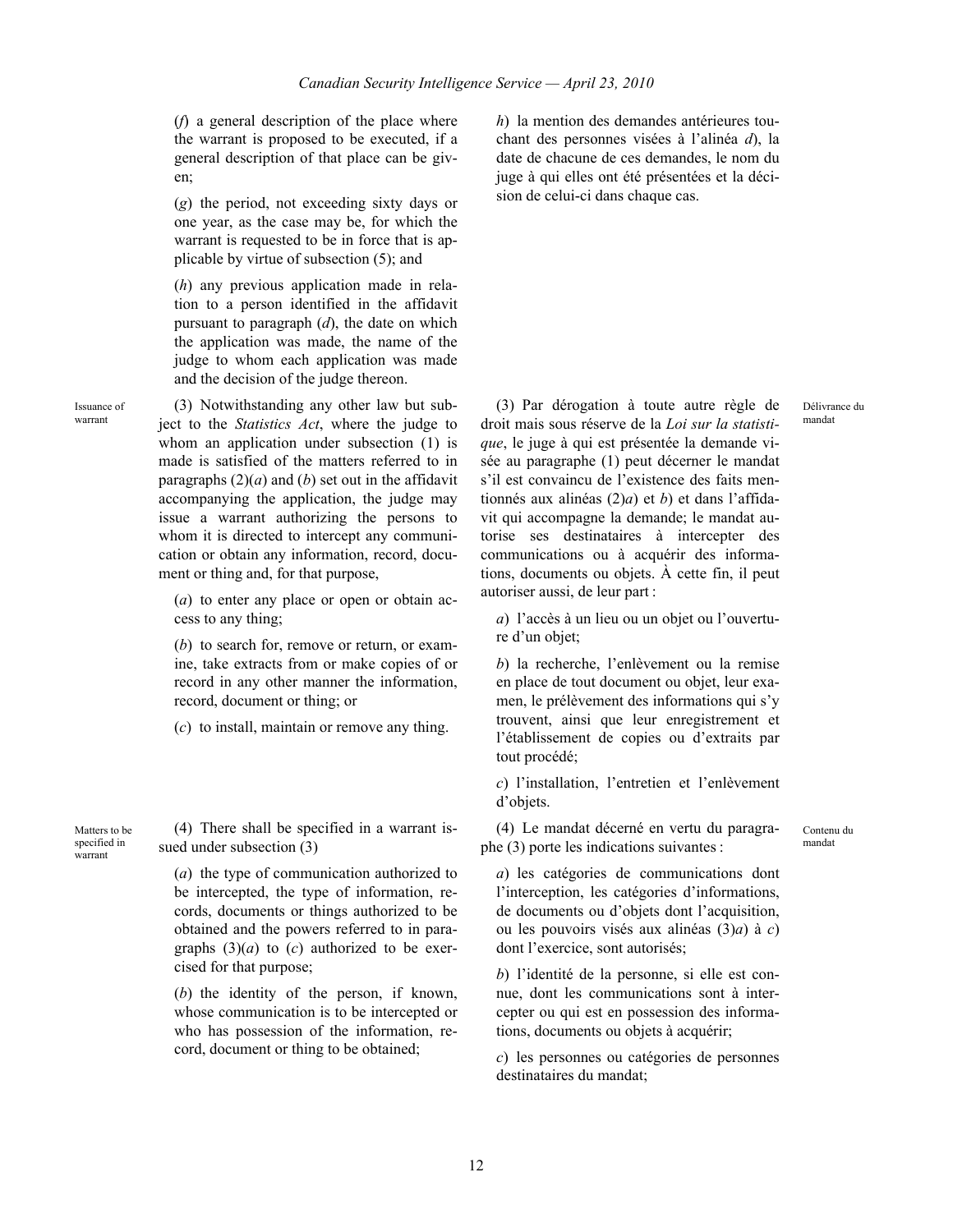(*c*) the persons or classes of persons to whom the warrant is directed:

(*d*) a general description of the place where the warrant may be executed, if a general description of that place can be given;

(*e*) the period for which the warrant is in force; and

(*f*) such terms and conditions as the judge considers advisable in the public interest.

(5) A warrant shall not be issued under subsection (3) for a period exceeding

(*a*) sixty days where the warrant is issued to enable the Service to investigate a threat to the security of Canada within the meaning of paragraph (*d*) of the definition of that expression in section 2; or

(*b*) one year in any other case.

1984, c. 21, s. 21.

Renewal of warrant

Maximum duration of warrant

> **22.** On application in writing to a judge for the renewal of a warrant issued under subsection 21(3) made by a person entitled to apply for such a warrant after having obtained the approval of the Minister, the judge may, from time to time, renew the warrant for a period not exceeding the period for which the warrant may be issued pursuant to subsection 21(5) if satisfied by evidence on oath that

(*a*) the warrant continues to be required to enable the Service to investigate a threat to the security of Canada or to perform its duties and functions under section 16; and

(*b*) any of the matters referred to in paragraph  $21(2)(b)$  are applicable in the circumstances.

1984, c. 21, s. 22.

Warrant authorizing removal

**23.** (1) On application in writing by the Director or any employee designated by the Minister for the purpose, a judge may, if the judge thinks fit, issue a warrant authorizing the persons to whom the warrant is directed to remove from any place any thing installed pursuant to a warrant issued under subsection 21(3) and, for that purpose, to enter any place or open or obtain access to any thing.

*d*) si possible, une description générale du lieu où le mandat peut être exécuté;

*e*) la durée de validité du mandat;

*f*) les conditions que le juge estime indiquées dans l'intérêt public.

(5) Il ne peut être décerné de mandat en vertu du paragraphe (3) que pour une période maximale :

*a*) de soixante jours, lorsque le mandat est décerné pour permettre au Service de faire enquête sur des menaces envers la sécurité du Canada au sens de l'alinéa *d*) de la définition de telles menaces contenue à l'article 2;

*b*) d'un an, dans tout autre cas.

1984, ch. 21, art. 21.

**22.** Sur la demande écrite, approuvée par le ministre, que lui en fait une personne autorisée à demander le mandat visé au paragraphe 21(3), le juge peut le renouveler, pour une période n'excédant pas celle pour laquelle ce mandat peut être décerné en vertu du paragraphe 21(5), s'il est convaincu par le dossier qui lui est présenté sous serment, à la fois : Renouvellement

*a*) que le mandat reste nécessaire pour permettre au Service de faire enquête sur des menaces envers la sécurité du Canada ou d'exercer les fonctions qui lui sont conférées en vertu de l'article 16;

*b*) de l'existence des faits mentionnés à l'alinéa 21(2)*b*).

1984, ch. 21, art. 22.

**23.** (1) Sur la demande écrite que lui en fait le directeur ou un employé désigné à cette fin par le ministre, le juge peut, s'il l'estime indiqué, décerner un mandat autorisant ses destinataires à enlever un objet d'un lieu où il avait été installé en conformité avec un mandat décerné en vertu du paragraphe 21(3). À cette fin, le mandat peut autoriser, de leur part, l'accès à un lieu ou un objet ou l'ouverture d'un objet.

Durée maximale

Mandat d'enlèvement de certains objets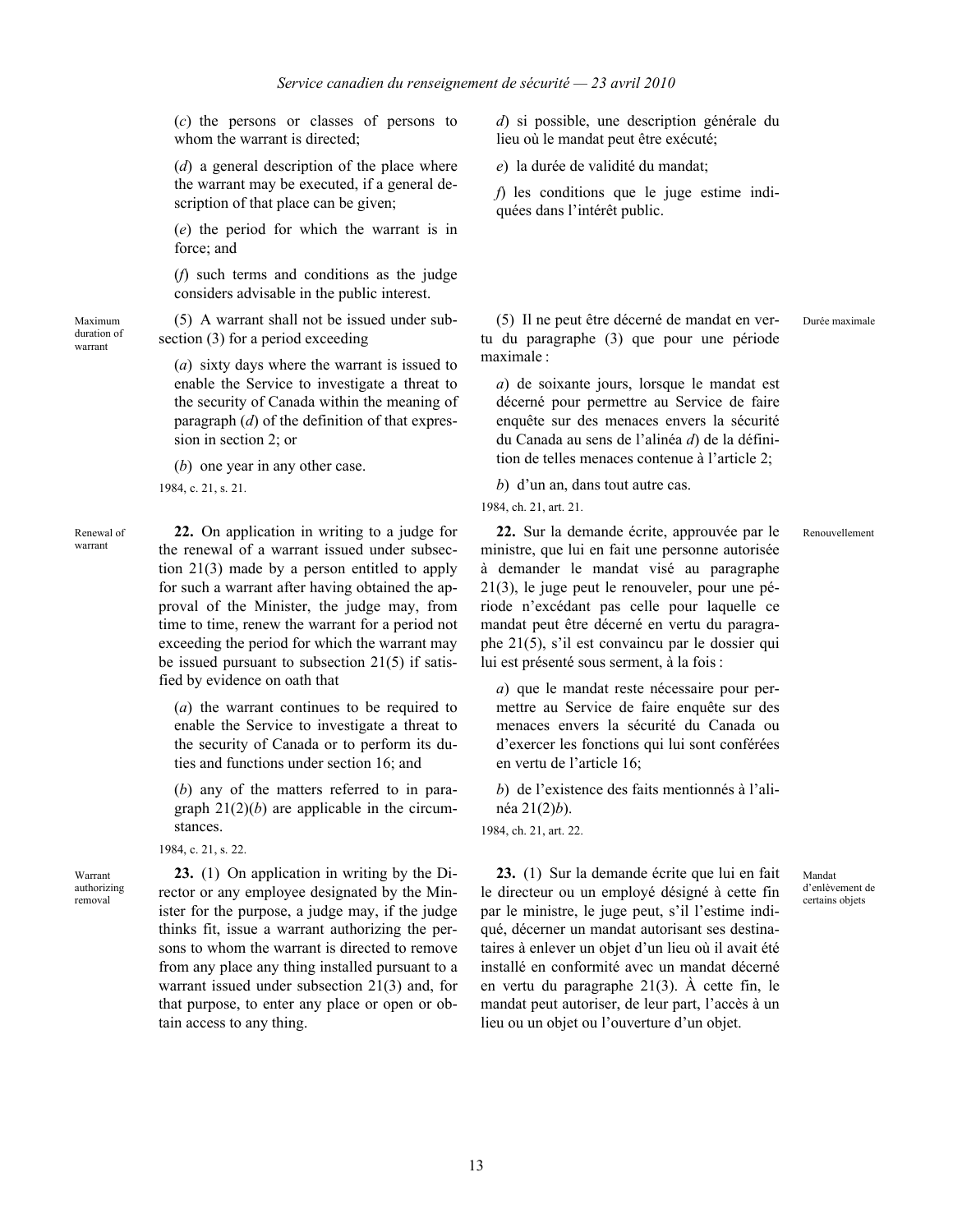Matters to be specified in warrants

effect

other laws

(2) There shall be specified in a warrant issued under subsection (1) the matters referred to in paragraphs  $21(4)(c)$  to  $(f)$ .

1984, c. 21, s. 23.

Warrant to have notwithstanding **24.** Notwithstanding any other law, a warrant issued under section 21 or 23

> (*a*) authorizes every person or person included in a class of persons to whom the warrant is directed,

(i) in the case of a warrant issued under section 21, to exercise the powers specified in the warrant for the purpose of intercepting communications of the type specified therein or obtaining information, records, documents or things of the type specified therein, or

(ii) in the case of a warrant issued under section 23, to execute the warrant; and

(*b*) authorizes any other person to assist a person who that other person believes on reasonable grounds is acting in accordance with such a warrant.

1984, c. 21, s. 24.

*Crown Liability and Proceedings Act* not to apply

**25.** No action lies under section 18 of the *Crown Liability and Proceedings Act* in respect of

> (*a*) the use or disclosure pursuant to this Act of any communication intercepted under the authority of a warrant issued under section 21; or

> (*b*) the disclosure pursuant to this Act of the existence of any such communication.

R.S., 1985, c. C-23, s. 25; 1993, c. 34, s. 49.

Exclusion of Part VI of *Criminal Code*

**26.** Part VI of the *Criminal Code* does not apply in relation to any interception of a communication under the authority of a warrant issued under section 21 or in relation to any communication so intercepted.

**27.** An application under section 21, 22 or 23 to a judge for a warrant or the renewal of a warrant shall be heard in private in accordance

with regulations made under section 28.

1984, c. 21, s. 26.

1984, c. 21, s. 27.

Hearing of applications

(2) Le mandat décerné en vertu du paragraphe (1) porte les indications mentionnées aux alinéas 21(4)*c*) à *f*).

1984, ch. 21, art. 23.

**24.** Par dérogation à toute autre règle de droit, le mandat décerné en vertu des articles 21 ou 23 :

*a*) autorise ses destinataires, en tant que tels ou au titre de leur appartenance à une catégorie donnée :

(i) dans le cas d'un mandat décerné en vertu de l'article 21, à employer les moyens qui y sont indiqués pour effectuer l'interception ou l'acquisition qui y est indiquée.

(ii) dans le cas d'un mandat décerné en vertu de l'article 23, à exécuter le mandat;

*b*) autorise quiconque à prêter assistance à une personne qu'il a des motifs raisonnables de croire habilitée par le mandat.

1984, ch. 21, art. 24.

**25.** Il ne peut être intenté d'action sous le régime de l'article 18 de la *Loi sur la responsabilité civile de l'État et le contentieux administratif* à l'égard :

Non-application de la *Loi sur la responsabilité civile de l'État et le contentieux administratif*

*a*) de l'utilisation ou de la révélation faite en conformité avec la présente loi d'une communication dont l'interception a été autorisée par un mandat décerné en vertu de l'article 21;

*b*) de la révélation faite en conformité avec la présente loi de l'existence de cette communication.

L.R. (1985), ch. C-23, art. 25; 1993, ch. 34, art. 49.

**26.** La partie VI du *Code criminel* ne s'applique pas à une interception de communication autorisée par un mandat décerné en vertu de l'article 21 ni à la communication elle-même. 1984, ch. 21, art. 26.

**27.** Une demande de mandat ou de renouvellement de mandat faite à un juge en vertu de l'article 21, 22 ou 23 est entendue à huis clos en conformité avec les règlements d'application de l'article 28.

1984, ch. 21, art. 27.

*criminel*

Non-application de la partie VI du *Code*

Audition des demandes

Contenu du mandat

Primauté des mandats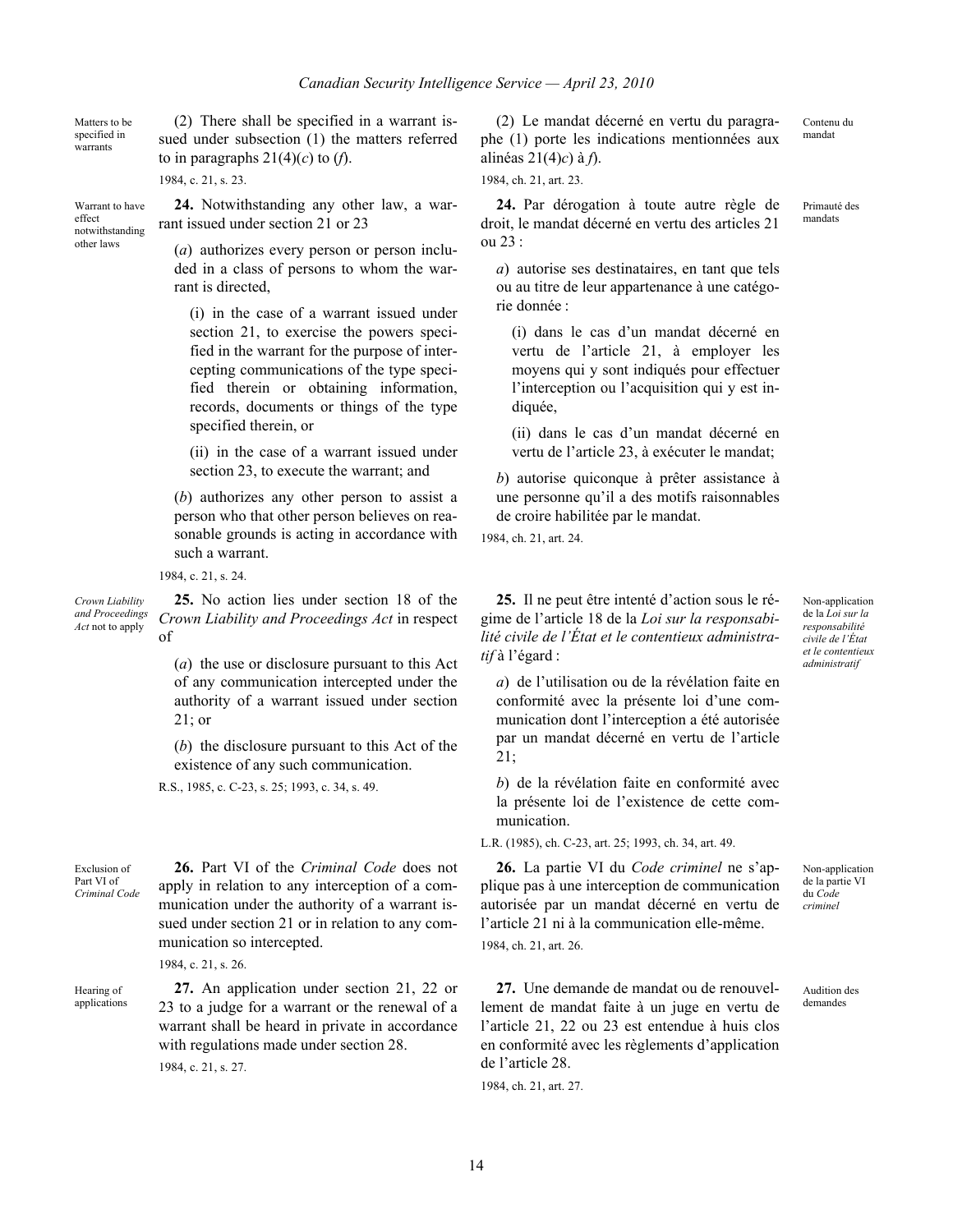Regulations **28.** The Governor in Council may make regulations

> (*a*) prescribing the forms of warrants that may be issued under section 21 or 23;

(*b*) governing the practice and procedure of, and security requirements applicable to, hearings of applications for those warrants and for renewals of those warrants; and

(*c*) notwithstanding the *Federal Courts Act* and any rules made thereunder, specifying the places where those hearings may be held and the places where, and the manner in which, records or documents concerning those hearings shall be kept.

R.S., 1985, c. C-23, s. 28; 2002, c. 8, s. 182.

### INTERPRETATION DÉFINITION

Definition of "deputy head" **29.** In this Part, "deputy head" means, in relation to

> (*a*) a department named in Schedule I to the *Financial Administration Act*, the deputy minister thereof,

> (*b*) the Canadian Forces, the Chief of the Defence Staff,

> (*c*) the Royal Canadian Mounted Police, the Commissioner,

(*d*) the Service, the Director, and

(*e*) any other portion of the federal public administration, the person designated by order in council pursuant to this paragraph and for the purposes of this Part to be the deputy head of that portion of the federal public administration.

R.S., 1985, c. C-23, s. 29; 2003, c. 22, s. 224(E).

### **INSPECTOR GENERAL INSPECTEUR GÉNÉRAL**

Inspector General **30.** (1) The Governor in Council shall appoint an officer to be known as the Inspector General, who is responsible to the Deputy Minister.

Functions (2) The functions of the Inspector General are

> (*a*) to monitor the compliance by the Service with its operational policies;

**28.** Le gouverneur en conseil peut, par règlement : Règlements

*a*) déterminer la forme des mandats décernés en vertu de l'article 21 ou 23;

*b*) prévoir les règles de pratique et de procédure, ainsi que les conditions de sécurité, applicables à l'audition d'une demande de mandat ou de renouvellement de mandat;

*c*) par dérogation à la *Loi sur les Cours fédérales* et aux règles établies sous son régime, préciser les lieux où peuvent se tenir les auditions et où doivent être conservés les archives et documents qui s'y rattachent, de même que leur mode de conservation.

L.R. (1985), ch. C-23, art. 28; 2002, ch. 8, art. 182.

### PART III PARTIE III

### REVIEW SURVEILLANCE

**29.** Dans la présente partie, « administrateur général » s'entend :

Définition de « administrateur général »

*a*) à l'égard d'un ministère mentionné à l'annexe I de la *Loi sur la gestion des finances publiques*, du sous-ministre;

*b*) à l'égard des Forces canadiennes, du chef d'état-major de la défense;

*c*) à l'égard de la Gendarmerie royale du Canada, du Commissaire;

*d*) à l'égard du Service, du directeur;

*e*) à l'égard d'un autre secteur de l'administration publique fédérale, de la personne désignée par décret, en vertu du présent alinéa, à titre d'administrateur général de ce secteur pour l'application de la présente partie.

L.R. (1985), ch. C-23, art. 29; 2003, ch. 22, art. 224(A).

**30.** (1) Le gouverneur en conseil nomme un haut fonctionnaire, responsable devant le sousministre, en qualité d'inspecteur général.

Inspecteur général

(2) L'inspecteur général est chargé des fonctions suivantes : Fonctions

*a*) suivre l'observation par le Service de ses règles générales en matière opérationnelle;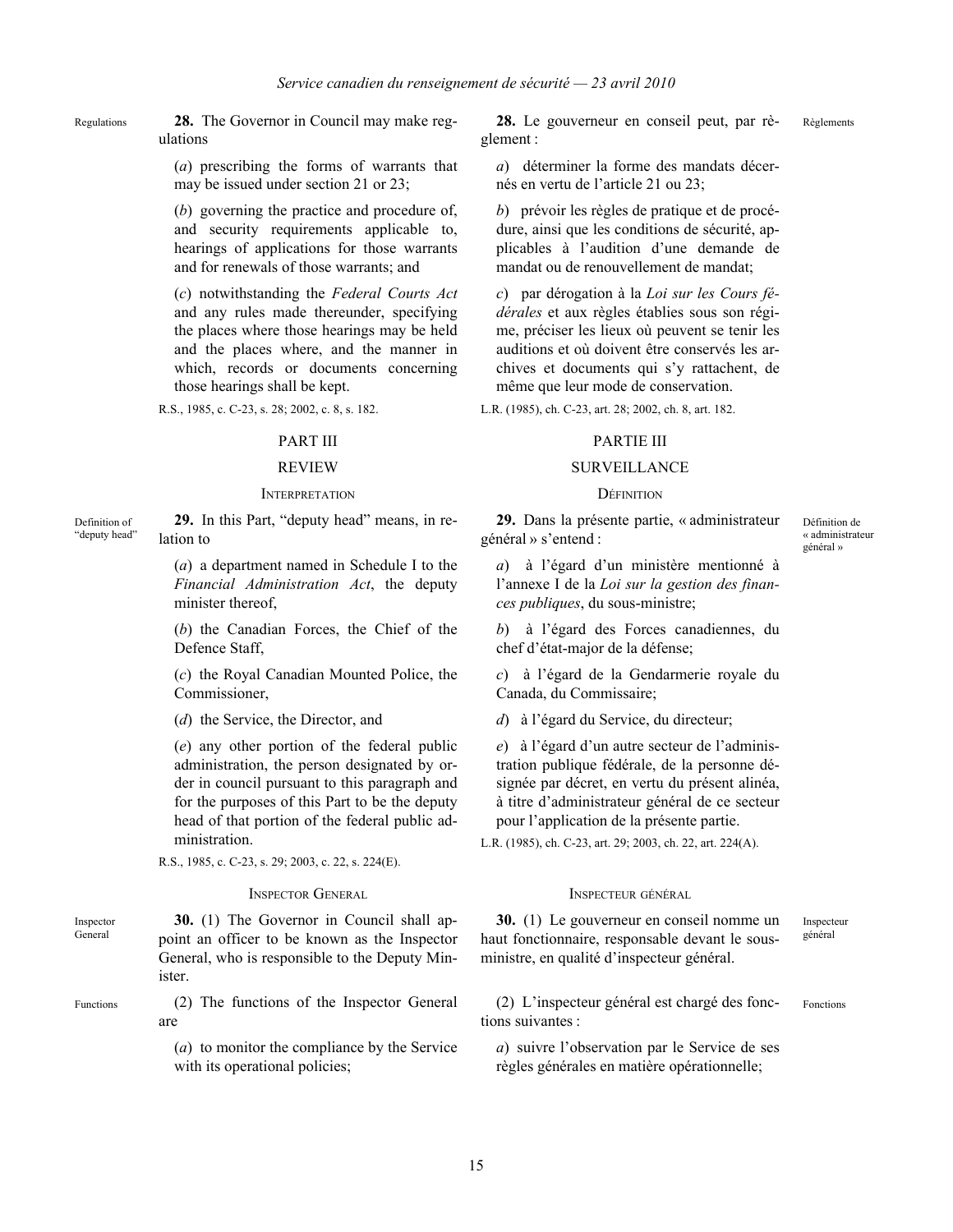(*b*) to review the operational activities of the Service; and

(*c*) to submit certificates pursuant to subsection 33(2).

1984, c. 21, s. 30.

Access to information

**31.** (1) Notwithstanding any other Act of Parliament but subject to subsection (2), the Inspector General is entitled to have access to any information under the control of the Service that relates to the performance of the duties and functions of the Inspector General and is also entitled to receive from the Director and employees such information, reports and explanations as the Inspector General deems necessary for the performance of those duties and functions.

(2) No information described in subsection (1), other than a confidence of the Queen's Privy Council for Canada in respect of which subsection 39(1) of the *Canada Evidence Act* applies, may be withheld from the Inspector

Compelling production of information

Compliance with security requirements

**32.** The Inspector General shall comply with all security requirements applicable by or under this Act to an employee and shall take the oath of secrecy set out in the schedule.

**33.** (1) The Director shall, in relation to every period of twelve months or such lesser period as is specified by the Minister, submit to the Minister, at such times as the Minister specifies, reports with respect to the operational activities of the Service during that period, and shall cause the Inspector General to be given a

1984, c. 21, s. 32.

1984, c. 21, s. 31.

General on any grounds.

copy of each such report.

Periodic reports by Director

Certificates of Inspector General

(2) As soon as practicable after receiving a copy of a report referred to in subsection (1), the Inspector General shall submit to the Minister a certificate stating the extent to which the Inspector General is satisfied with the report and whether any act or thing done by the Service in the course of its operational activities during the period to which the report relates is, in the opinion of the Inspector General,

(*a*) not authorized by or under this Act or contravenes any directions issued by the Minister under subsection 6(2); or

*b*) surveiller les activités opérationnelles du Service;

*c*) présenter les certificats visés au paragraphe 33(2).

1984, ch. 21, art. 30.

**31.** (1) Par dérogation à toute autre loi fédérale mais sous réserve du paragraphe (2), l'inspecteur général est autorisé à avoir accès aux informations qui se rattachent à l'exercice de ses fonctions et qui relèvent du Service; à cette fin, il est aussi autorisé à recevoir du directeur et des employés les informations, rapports et explications dont il juge avoir besoin dans cet exercice.

(2) À l'exception des renseignements confidentiels du Conseil privé de la Reine pour le Canada visés par le paragraphe 39(1) de la *Loi sur la preuve au Canada*, aucune des informations visées au paragraphe (1) ne peut, pour quelque motif que ce soit, être refusée à l'inspecteur général.

1984, ch. 21, art. 31.

**32.** L'inspecteur général se conforme aux conditions de sécurité applicables aux employés en vertu de la présente loi et prête le serment de secret mentionné à l'annexe.

1984, ch. 21, art. 32.

**33.** (1) Pour chaque période de douze mois d'activités opérationnelles du Service ou pour les périodes inférieures, et aux époques, que précise le ministre, le directeur présente à celuici des rapports sur ces activités; il en fait remettre un exemplaire à l'inspecteur général.

(2) Dans les plus brefs délais possible après réception du rapport, l'inspecteur général remet au ministre un certificat où il indique dans quelle mesure le rapport lui paraît acceptable et où il fait état des cas où, selon lui, le Service a, lors de ses activités opérationnelles pendant la période considérée :

*a*) accompli des actes qui n'ont pas été autorisés en vertu de la présente loi ou ont contrevenu aux instructions données par le ministre en vertu du paragraphe 6(2);

Accès aux informations

obligatoire

Production

Conditions de sécurité

Rapports périodiques

Certificat de l'inspecteur général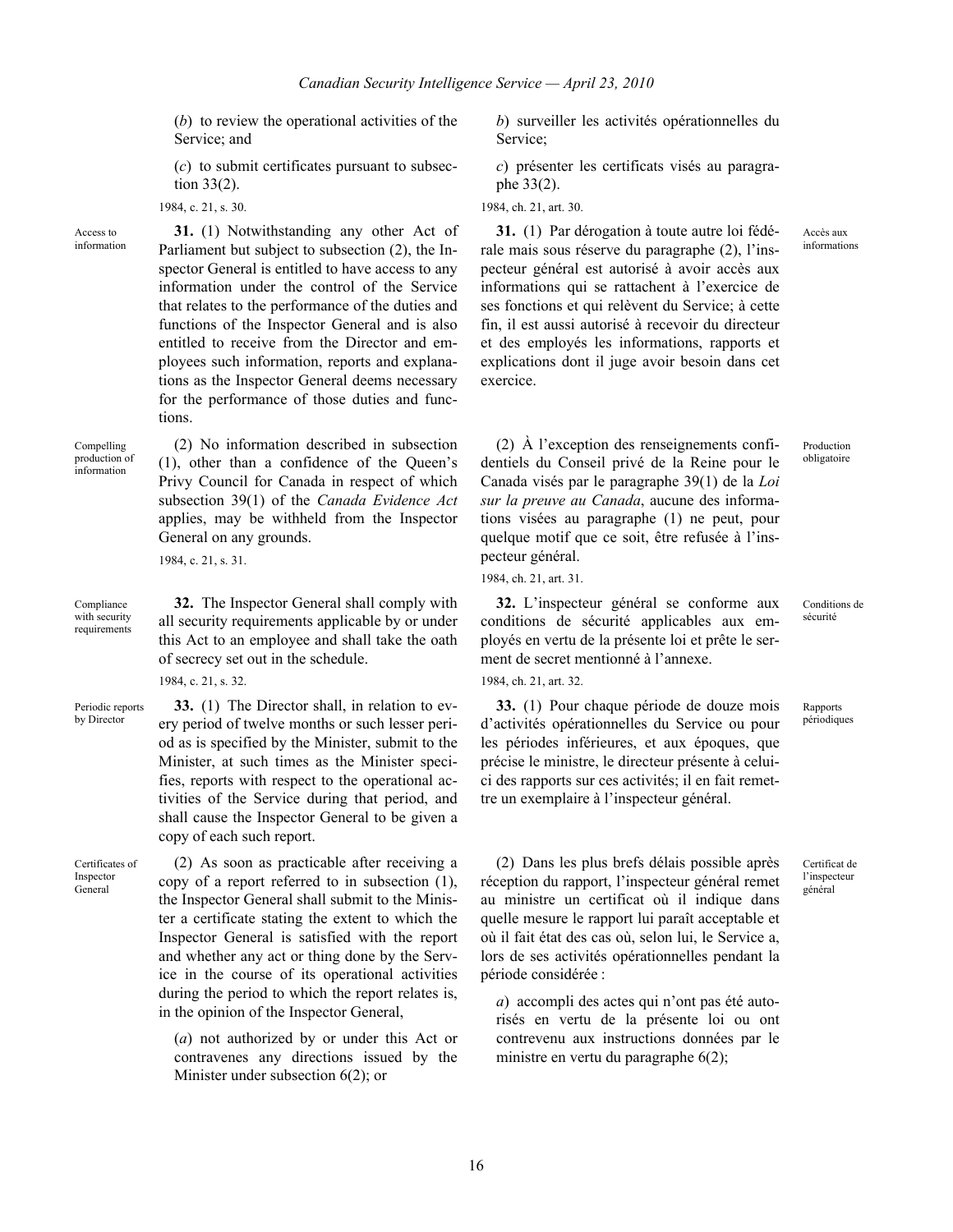(*b*) involves an unreasonable or unnecessary exercise by the Service of any of its powers.

Transmission to Review Committee

(3) As soon as practicable after receiving a report referred to in subsection (1) and a certificate of the Inspector General referred to in subsection (2), the Minister shall cause the report and certificate to be transmitted to the Review Committee.

1984, c. 21, s. 33.

SECURITY INTELLIGENCE REVIEW COMMITTEE COMITÉ DE SURVEILLANCE DES ACTIVITÉS DE

Security Intelligence Review Committee

**34.** (1) There is hereby established a committee, to be known as the Security Intelligence Review Committee, consisting of a Chairman and not less than two and not more than four other members, all of whom shall be appointed by the Governor in Council from among members of the Queen's Privy Council for Canada who are not members of the Senate or the House of Commons, after consultation by the Prime Minister of Canada with the Leader of the Opposition in the House of Commons and the leader in the House of Commons of each party having at least twelve members in that House.

Term of office (2) Each member of the Review Committee shall be appointed to hold office during good behaviour for a term not exceeding five years.

Re-appointment (3) A member of the Review Committee is eligible to be re-appointed for a term not exceeding five years.

Expenses (4) Each member of the Review Committee is entitled to be paid, for each day that the member performs duties and functions under this Act, such remuneration as is fixed by the Governor in Council and shall be paid reasonable travel and living expenses incurred by the member in the performance of those duties and functions.

1984, c. 21, s. 34.

Chairman of the Review **Committee** 

**35.** (1) The Chairman of the Review Committee is the chief executive officer of the Committee.

Acting Chairman of the Review Committee

(2) The Chairman of the Review Committee may designate another member of the Committee to act as the Chairman in the event of the absence or incapacity of the Chairman and, if no such designation is in force or the office of Chairman is vacant, the Minister may designate

*b*) exercé ses pouvoirs d'une façon abusive ou inutile.

(3) Le ministre fait transmettre au comité de surveillance le rapport du directeur et le certificat de l'inspecteur général dans les plus brefs délais possible après leur réception.

1984, ch. 21, art. 33.

# RENSEIGNEMENT DE SÉCURITÉ

**34.** (1) Est constitué le comité de surveillance des activités de renseignement de sécurité, composé du président et de deux à quatre autres membres, tous nommés par le gouverneur en conseil parmi les membres du Conseil privé de la Reine pour le Canada qui ne font partie ni du Sénat ni de la Chambre des communes. Cette nomination est précédée de consultations entre le premier ministre du Canada, le chef de l'opposition à la Chambre des communes et le chef de chacun des partis qui y disposent d'au moins douze députés.

Transmission au comité de surveillance

Constitution du comité de surveillance

Durée du mandat

Renouvellement

Rémunération et frais

Premier dirigeant

Suppléance

(2) Les membres du comité de surveillance sont nommés à titre inamovible pour une durée maximale de cinq ans.

(3) Le mandat des membres du comité de surveillance est renouvelable pour une durée maximale identique.

(4) Les membres du comité de surveillance ont le droit de recevoir, pour chaque jour qu'ils exercent les fonctions qui leur sont conférées en vertu de la présente loi, la rémunération que fixe le gouverneur en conseil et sont indemnisés des frais de déplacement et de séjour entraînés par l'exercice de ces fonctions. 1984, ch. 21, art. 34.

**35.** (1) Le président est le premier dirigeant du comité de surveillance.

(2) Le président peut désigner un membre du comité de surveillance pour assumer la présidence en cas d'absence ou d'empêchement de sa part; à défaut d'une telle désignation préalable ou en cas de vacance du poste de président,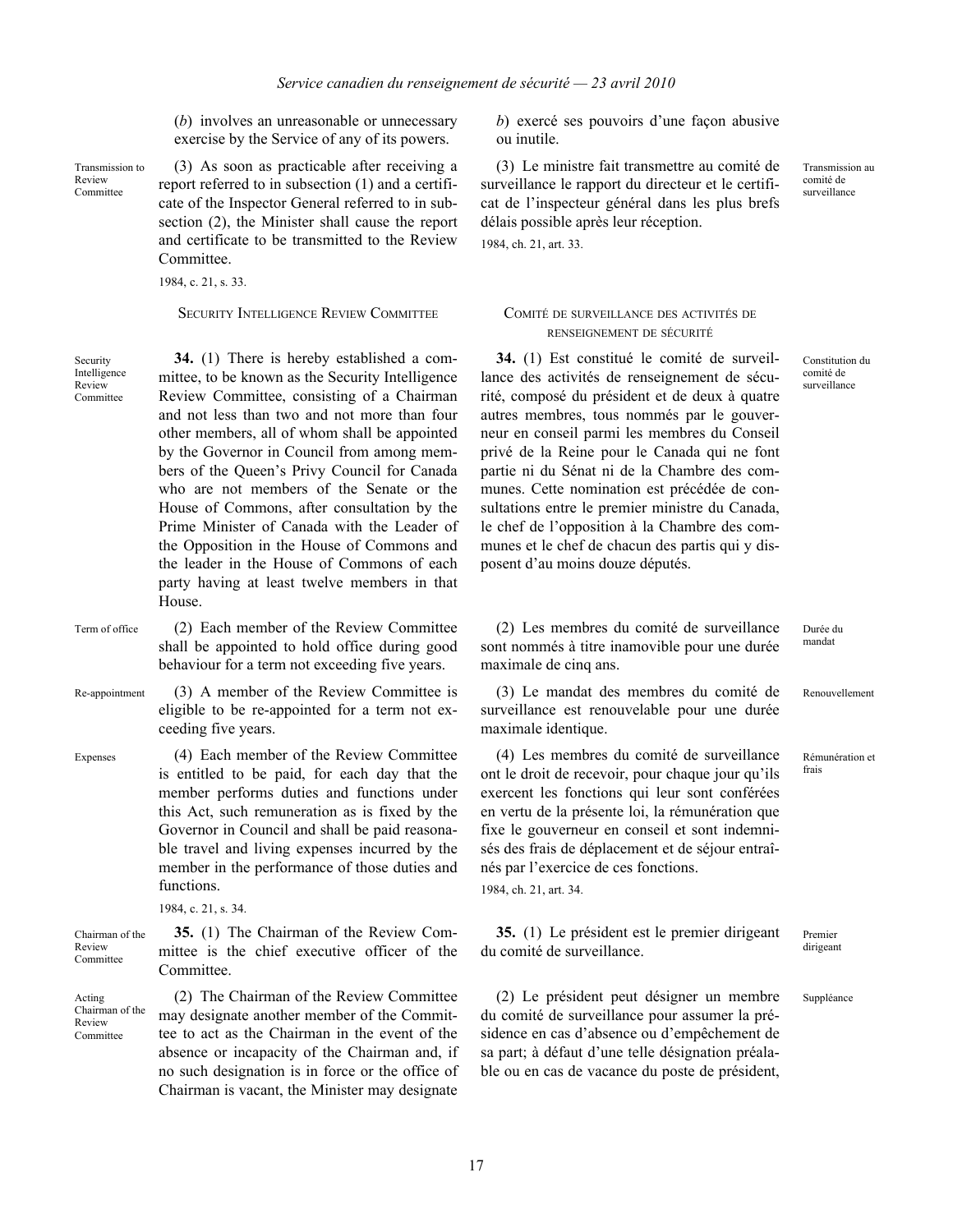a member of the Committee to act as the Chairman.

1984, c. 21, s. 35.

Staff of Review Committee

**36.** The Review Committee may, with the approval of the Treasury Board,

(*a*) engage a secretary and such other staff as it requires; and

(*b*) fix and pay the remuneration and expenses of persons engaged pursuant to paragraph (*a*).

1984, c. 21, s. 36.

Compliance with security requirements

Functions of Review Committee

**37.** Every member of the Review Committee and every person engaged by it shall comply with all security requirements applicable by or under this Act to an employee and shall take the oath of secrecy set out in the schedule.

1984, c. 21, s. 37.

**38.** The functions of the Review Committee are

(*a*) to review generally the performance by the Service of its duties and functions and, in connection therewith,

(i) to review the reports of the Director and certificates of the Inspector General transmitted to it pursuant to subsection 33(3),

(ii) to review directions issued by the Minister under subsection 6(2),

(iii) to review arrangements entered into by the Service pursuant to subsections  $13(2)$  and  $(3)$  and  $17(1)$  and to monitor the provision of information and intelligence pursuant to those arrangements,

(iv) to review any report or comment given to it pursuant to subsection 20(4),

(v) to monitor any request referred to in paragraph  $16(3)(a)$  made to the Service,

(vi) to review the regulations, and

(vii) to compile and analyse statistics on the operational activities of the Service;

(*b*) to arrange for reviews to be conducted, or to conduct reviews, pursuant to section 40; and

(*c*) to conduct investigations in relation to

(i) complaints made to the Committee under sections 41 and 42,

le ministre désigne le président suppléant parmi les autres membres.

1984, ch. 21, art. 35.

**36.** Le comité de surveillance peut, avec l'approbation du Conseil du Trésor :

*a*) engager un secrétaire et le personnel dont il a besoin;

*b*) fixer et verser la rémunération et les frais des personnes visées à l'alinéa *a*).

1984, ch. 21, art. 36.

**37.** Les membres du comité de surveillance et les personnes qu'il engage se conforment aux conditions de sécurité applicables aux employés en vertu de la présente loi et prêtent le serment de secret mentionné à l'annexe.

1984, ch. 21, art. 37.

**38.** Le comité de surveillance a les fonctions suivantes :

Conditions de sécurité

Personnel du comité de surveillance

Fonctions du comité de surveillance

*a*) surveiller la façon dont le Service exerce ses fonctions et, à cet égard :

(i) examiner les rapports du directeur et les certificats de l'inspecteur général qui lui sont transmis en conformité avec le paragraphe 33(3),

(ii) examiner les instructions que donne le ministre en vertu du paragraphe 6(2),

(iii) examiner les ententes conclues par le Service en vertu des paragraphes 13(2) et (3) et 17(1), et surveiller les informations ou renseignements qui sont transmis en vertu de celles-ci,

(iv) examiner les rapports et commentaires qui lui sont transmis en conformité avec le paragraphe 20(4),

(v) surveiller les demandes qui sont présentées au Service en vertu de l'alinéa 16(3)*a*),

(vi) examiner les règlements,

(vii) réunir et analyser des statistiques sur les activités opérationnelles du Service;

*b*) effectuer ou faire effectuer des recherches en vertu de l'article 40;

*c*) faire enquête sur :

(i) les plaintes qu'il reçoit en vertu des articles 41 et 42,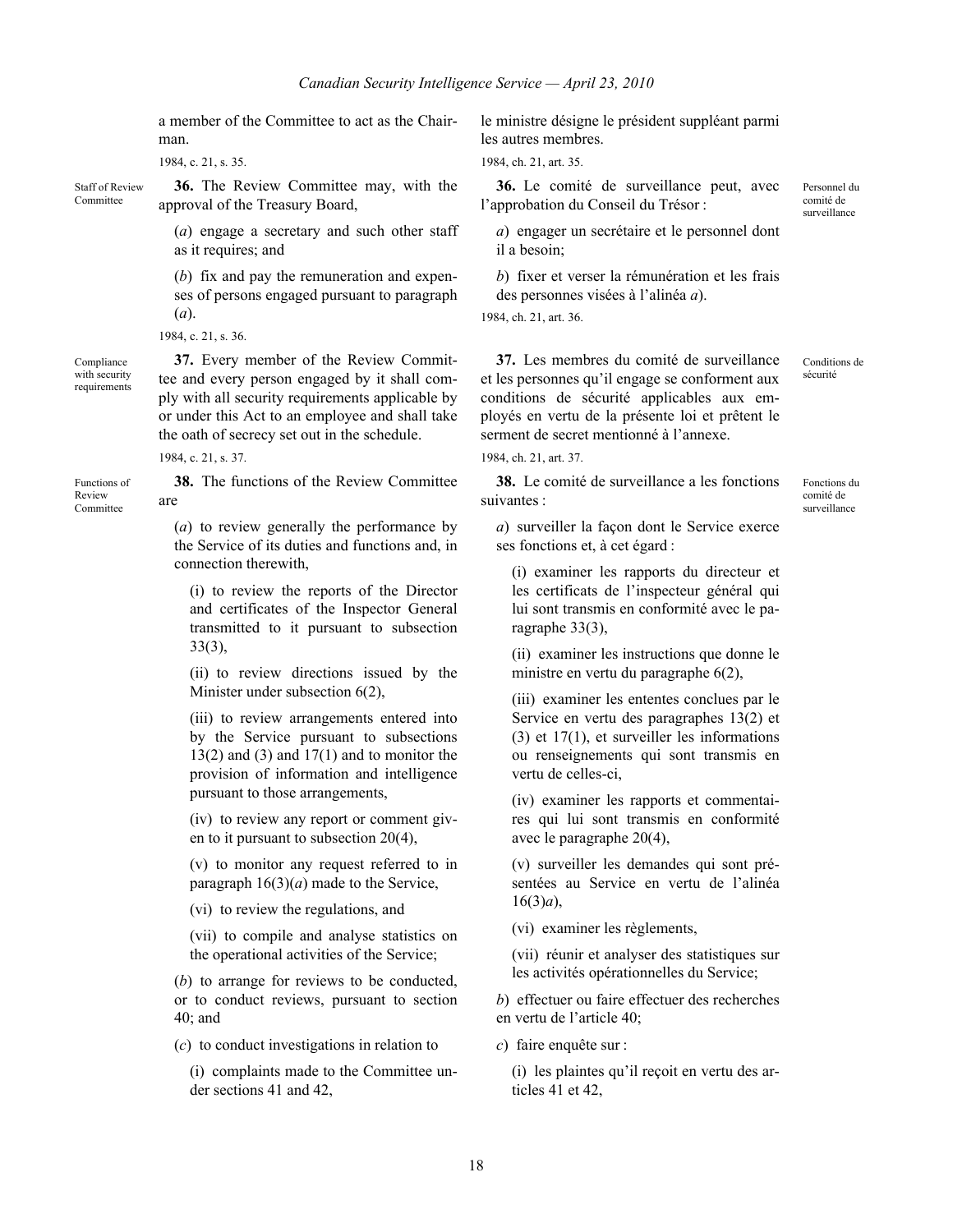(ii) reports made to the Committee pursuant to section 19 of the *Citizenship Act*, and

(iii) matters referred to the Committee pursuant to section 45 of the *Canadian Human Rights Act*.

R.S., 1985, c. C-23, s. 38; 2001, c. 27, s. 225.

**39.** (1) Subject to this Act, the Review Committee may determine the procedure to be followed in the performance of any of its duties or functions.

Access to information

Committee procedures

> (2) Notwithstanding any other Act of Parliament or any privilege under the law of evidence, but subject to subsection (3), the Review Committee is entitled

(*a*) to have access to any information under the control of the Service or of the Inspector General that relates to the performance of the duties and functions of the Committee and to receive from the Inspector General, Director and employees such information, reports and explanations as the Committee deems necessary for the performance of its duties and functions; and

(*b*) during any investigation referred to in paragraph  $38(c)$ , to have access to any information under the control of the deputy head concerned that is relevant to the investigation.

Idem (3) No information described in subsection (2), other than a confidence of the Queen's Privy Council for Canada in respect of which subsection 39(1) of the *Canada Evidence Act* applies, may be withheld from the Committee on any grounds.

1984, c. 21, s. 39.

Review **40.** For the purpose of ensuring that the activities of the Service are carried out in accordance with this Act, the regulations and directions issued by the Minister under subsection 6(2) and that the activities do not involve any unreasonable or unnecessary exercise by the Service of any of its powers, the Review Committee may

> (*a*) direct the Service or Inspector General to conduct a review of specific activities of the Service and provide the Committee with a report of the review; or

(ii) les rapports qui lui sont transmis en vertu de l'article 19 de la *Loi sur la citoyenneté*,

(iii) les affaires qui lui sont transmises en vertu de l'article 45 de la *Loi canadienne sur les droits de la personne*.

L.R. (1985), ch. C-23, art. 38; 2001, ch. 27, art. 225.

**39.** (1) Sous réserve des autres dispositions de la présente loi, le comité de surveillance peut déterminer la procédure à suivre dans l'exercice de ses fonctions.

(2) Par dérogation à toute autre loi fédérale ou toute immunité reconnue par le droit de la preuve, mais sous réserve du paragraphe (3), le comité de surveillance :

Accès aux informations

Procédure

*a*) est autorisé à avoir accès aux informations qui se rattachent à l'exercice de ses fonctions et qui relèvent du Service ou de l'inspecteur général et à recevoir de l'inspecteur général, du directeur et des employés les informations, rapports et explications dont il juge avoir besoin dans cet exercice;

*b*) au cours des enquêtes visées à l'alinéa 38*c*), est autorisé à avoir accès aux informations qui se rapportent à ces enquêtes et qui relèvent de l'administrateur général concerné.

(3) À l'exception des renseignements confidentiels du Conseil privé de la Reine pour le Canada visés par le paragraphe 39(1) de la *Loi sur la preuve au Canada*, aucune des informations visées au paragraphe (2) ne peut, pour quelque motif que ce soit, être refusée au comité.

Recherches

Idem

**40.** Afin de veiller à ce que les activités du Service soient conduites conformément à la présente loi, à ses règlements et aux instructions du ministre visées au paragraphe 6(2), et qu'elles ne donnent pas lieu à l'exercice par le Service de ses pouvoirs d'une façon abusive ou inutile, le comité de surveillance peut :

*a*) soit faire effectuer par le Service ou l'inspecteur général des recherches sur certaines activités du Service et exiger d'eux qu'ils lui en fassent rapport;

<sup>1984,</sup> ch. 21, art. 39.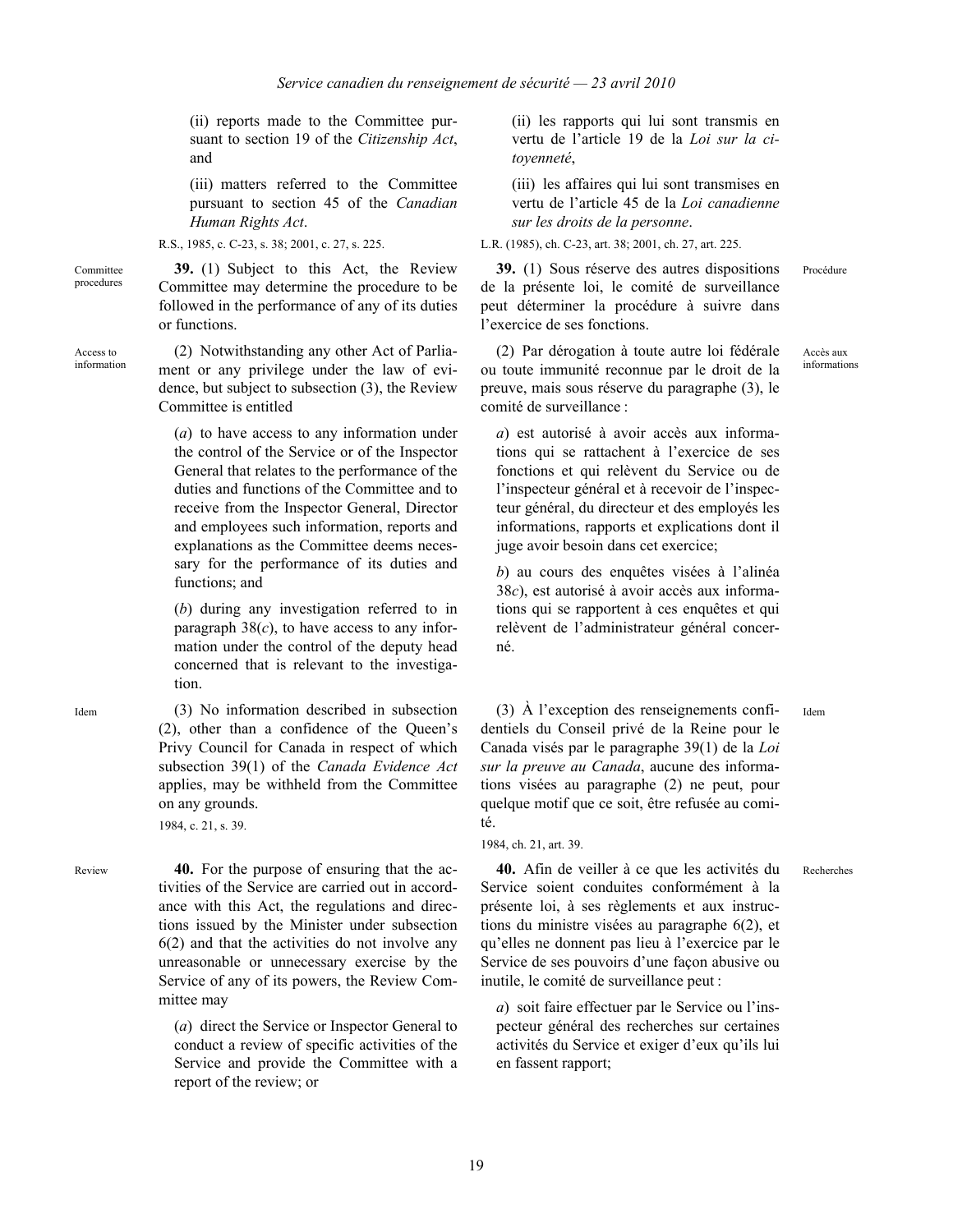(*b*) where it considers that a review by the Service or the Inspector General would be inappropriate, conduct such a review itself. 1984, c. 21, s. 40.

### COMPLAINTS PLAINTES

Complaints **41.** (1) Any person may make a complaint to the Review Committee with respect to any act or thing done by the Service and the Committee shall, subject to subsection (2), investigate the complaint if

> (*a*) the complainant has made a complaint to the Director with respect to that act or thing and the complainant has not received a response within such period of time as the Committee considers reasonable or is dissatisfied with the response given; and

> (*b*) the Committee is satisfied that the complaint is not trivial, frivolous, vexatious or made in bad faith.

Other redress available (2) The Review Committee shall not investigate a complaint in respect of which the complainant is entitled to seek redress by means of a grievance procedure established pursuant to this Act or the *Public Service Labour Relations Act*.

R.S., 1985, c. C-23, s. 41; 2003, c. 22, s. 146(E).

Denial of security clearance

**42.** (1) Where, by reason only of the denial of a security clearance required by the Government of Canada, a decision is made by a deputy head to deny employment to an individual or to dismiss, demote or transfer an individual or to deny a promotion or transfer to an individual, the deputy head shall send, within ten days after the decision is made, a notice informing the individual of the denial of the security clearance.

security clearance required by the Government of Canada to be given in respect of an individual, a decision is made to deny the individual or any other person a contract to provide goods or services to the Government of Canada, the deputy head concerned shall send, within ten days after the decision is made, a notice informing the individual and, where applicable, the other person of the denial of the security

Idem (2) Where, by reason only of the denial of a

clearance.

*b*) soit effectuer ces recherches lui-même s'il juge qu'il serait contre-indiqué de les faire effectuer par le Service ou l'inspecteur général.

1984, ch. 21, art. 40.

Plaintes

Restriction

Refus d'une habilitation de sécurité

Idem

**41.** (1) Toute personne peut porter plainte contre des activités du Service auprès du comité de surveillance; celui-ci, sous réserve du paragraphe (2), fait enquête à la condition de s'assurer au préalable de ce qui suit :

*a*) d'une part, la plainte a été présentée au directeur sans que ce dernier ait répondu dans un délai jugé normal par le comité ou ait fourni une réponse qui satisfasse le plaignant;

*b*) d'autre part, la plainte n'est pas frivole, vexatoire, sans objet ou entachée de mauvaise foi.

(2) Le comité de surveillance ne peut enquêter sur une plainte qui constitue un grief susceptible d'être réglé par la procédure de griefs établie en vertu de la présente loi ou de la *Loi sur les relations de travail dans la fonction publique*.

L.R. (1985), ch. C-23, art. 41; 2003, ch. 22, art. 146(A).

**42.** (1) Les individus qui font l'objet d'une décision de renvoi, de rétrogradation, de mutation ou d'opposition à engagement, avancement ou mutation prise par un administrateur général pour la seule raison du refus d'une habilitation de sécurité que le gouvernement du Canada exige doivent être avisés du refus par l'administrateur général; celui-ci envoie l'avis dans les dix jours suivant la prise de la décision.

(2) Dans le cas où, pour la seule raison du refus d'une habilitation de sécurité que le gouvernement du Canada exige à l'égard d'un individu, celui-ci ou une autre personne fait l'objet d'une décision d'opposition à un contrat de fourniture de biens ou de services à ce gouvernement, l'administrateur général concerné envoie dans les dix jours suivant la prise de la décision un avis informant l'individu, et s'il y a lieu l'autre personne, du refus.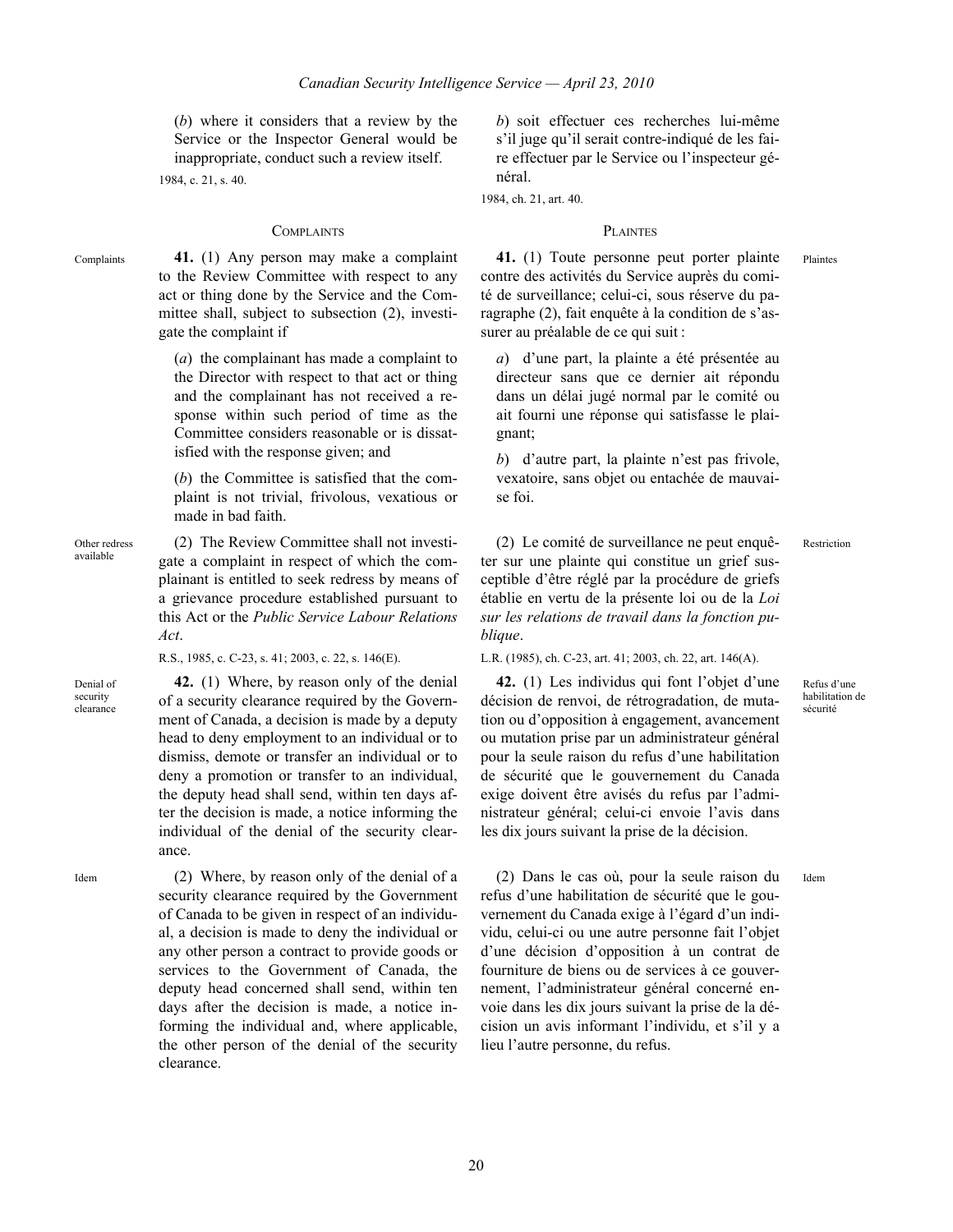Receipt and investigation of complaints

Time within which complaint is to be made

(3) The Review Committee shall receive and investigate a complaint from

> (*a*) any individual referred to in subsection (1) who has been denied a security clearance; or

> (*b*) any person who has been denied a contract to provide goods or services to the Government of Canada by reason only of the denial of a security clearance in respect of that person or any individual.

(4) A complaint under subsection (3) shall be made within thirty days after receipt of the notice referred to in subsection (1) or (2) or within such longer period as the Review Committee allows.

1984, c. 21, s. 42.

Member of the authorized to act **43.** A member of the Review Committee may exercise any of the powers or perform any of the duties or functions of the Committee under this Part in relation to complaints.

> **44.** Nothing in this Act precludes the Review Committee from receiving and investigating complaints described in sections 41 and 42 that are submitted by a person authorized by the complainant to act on behalf of the complainant, and a reference to a complainant in any other section includes a reference to a per-

> **45.** A complaint under this Part shall be made to the Review Committee in writing unless the Committee authorizes otherwise.

1984, c. 21, s. 43.

son so authorized. 1984, c. 21, s. 44.

1984, c. 21, s. 45.

Complaints submitted on behalf of complainants

Committee

alone

Written complaint

Statement and notice of hearing to be sent to the complainant

**46.** The Review Committee shall, as soon as practicable after receiving a complaint made under section 42, send to the complainant a statement summarizing such information available to the Committee as will enable the complainant to be as fully informed as possible of the circumstances giving rise to the denial of the security clearance and shall send a copy of the statement to the Director and the deputy head concerned.

1984, c. 21, s. 46.

### INVESTIGATIONS ENQUÊTES

**47.** Before commencing an investigation of a complaint referred to in paragraph 38(*c*) other

(3) Le comité de surveillance reçoit les plaintes et fait enquête sur les plaintes présentées par :

*a*) les individus visés au paragraphe (1) à qui une habilitation de sécurité est refusée;

*b*) les personnes qui ont fait l'objet d'une décision d'opposition à un contrat de fourniture de biens ou de services pour la seule raison du refus d'une habilitation de sécurité à ces personnes ou à quiconque.

(4) Les plaintes visées au paragraphe (3) sont à présenter dans les trente jours suivant la réception de l'avis mentionné aux paragraphes (1) ou (2) ou dans le délai supérieur accordé par le comité de surveillance. Délai

1984, ch. 21, art. 42.

**43.** Un membre du comité de surveillance peut, à l'égard des plaintes dont celui-ci est saisi, exercer les pouvoirs et fonctions que la présente partie confère au comité.

1984, ch. 21, art. 43.

**44.** Le comité de surveillance peut recevoir les plaintes visées aux articles 41 et 42 par l'intermédiaire d'un représentant du plaignant. Dans les autres articles de la présente loi, les dispositions qui concernent le plaignant concernent également son représentant.

1984, ch. 21, art. 44.

**45.** Les plaintes visées à la présente partie sont à présenter par écrit au comité de surveillance, sauf autorisation contraire de celui-ci. 1984, ch. 21, art. 45.

**46.** Afin de permettre au plaignant d'être informé de la façon la plus complète possible des circonstances qui ont donné lieu au refus d'une habilitation de sécurité, le comité de surveillance lui envoie, dans les plus brefs délais possible après réception d'une plainte présentée en vertu de l'article 42, un résumé des informations dont il dispose à ce sujet; il envoie un exemplaire du résumé au directeur et à l'administrateur général concerné.

1984, ch. 21, art. 46.

**47.** Le comité de surveillance, avant de procéder aux enquêtes visées à l'alinéa 38*c*), autres

Avis d'enquête

Réception des plaintes et **enquêtes** 

Délégation de compétence

Représentants

Plaintes écrites

Résumé au plaignant

Notice of intention to investigate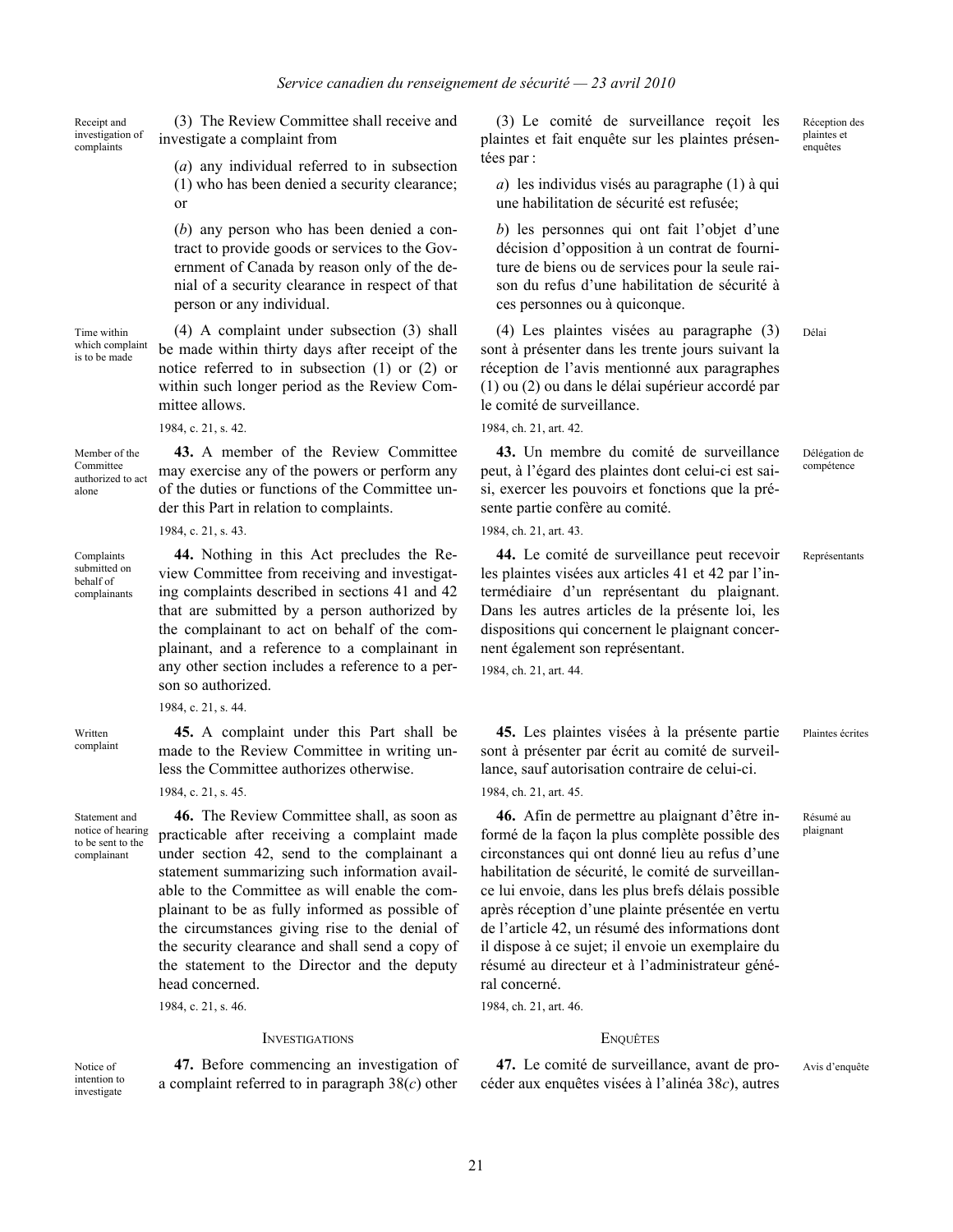than an investigation under section 41, the Review Committee shall notify the Director and, where applicable, the deputy head concerned of its intention to carry out the investigation and shall inform the Director and the deputy head of the substance of the complaint.

1984, c. 21, s. 47.

Investigations in private

**48.** (1) Every investigation of a complaint under this Part by the Review Committee shall be conducted in private.

Right to make representations

(2) In the course of an investigation of a complaint under this Part by the Review Committee, the complainant, deputy head concerned and the Director shall be given an opportunity to make representations to the Review Committee, to present evidence and to be heard personally or by counsel, but no one is entitled as of right to be present during, to have access to or to comment on representations made to the Review Committee by any other person.

1984, c. 21, s. 48.

Canadian Human Rights Commission may comment

**49.** In the course of an investigation of a complaint under this Part, the Review Committee shall, where appropriate, ask the Canadian Human Rights Commission for its opinion or comments with respect to the complaint.

1984, c. 21, s. 49.

Powers of Review Committee

**50.** The Review Committee has, in relation to the investigation of any complaint under this Part, power

(*a*) to summon and enforce the appearance of persons before the Committee and to compel them to give oral or written evidence on oath and to produce such documents and things as the Committee deems requisite to the full investigation and consideration of the complaint in the same manner and to the same extent as a superior court of record;

(*b*) to administer oaths; and

(*c*) to receive and accept such evidence and other information, whether on oath or by affidavit or otherwise, as the Committee sees fit, whether or not that evidence or information is or would be admissible in a court of law.

1984, c. 21, s. 50.

que celles faites en vertu de l'article 41, avise le directeur et, s'il y a lieu, l'administrateur général concerné de son intention d'enquêter et leur fait connaître l'objet de la plainte. 1984, ch. 21, art. 47.

**48.** (1) Les enquêtes sur les plaintes présentées en vertu de la présente partie sont tenues en secret.

(2) Au cours d'une enquête relative à une plainte présentée en vertu de la présente partie, le plaignant, le directeur et l'administrateur général concerné doivent avoir la possibilité de présenter des observations et des éléments de preuve au comité de surveillance ainsi que d'être entendu en personne ou par l'intermédiaire d'un avocat; toutefois, nul n'a le droit absolu d'être présent lorsqu'une autre personne présente des observations au comité, ni d'en recevoir communication ou de faire des commentaires à leur sujet.

1984, ch. 21, art. 48.

**49.** Au cours d'une enquête relative à une plainte présentée en vertu de la présente partie, le comité de surveillance demande, si cela est opportun, à la Commission canadienne des droits de la personne de lui donner son avis ou ses commentaires sur la plainte.

1984, ch. 21, art. 49.

**50.** Le comité de surveillance a, dans ses enquêtes sur les plaintes présentées en vertu de la présente partie, le pouvoir :

*a*) d'assigner et de contraindre des témoins à comparaître devant lui, à déposer verbalement ou par écrit sous serment et à produire les pièces qu'il juge indispensables pour instruire et examiner à fond les plaintes, de la même façon et dans la même mesure qu'une cour supérieure d'archives;

*b*) de faire prêter serment;

*c*) de recevoir des éléments de preuve ou des informations par déclaration verbale ou écrite sous serment ou par tout autre moyen qu'il estime indiqué, indépendamment de leur admissibilité devant les tribunaux.

1984, ch. 21, art. 50.

Secret

Droit de présenter des **observations** 

Commentaires de la Commission canadienne des droits de la personne

Pouvoirs du comité de surveillance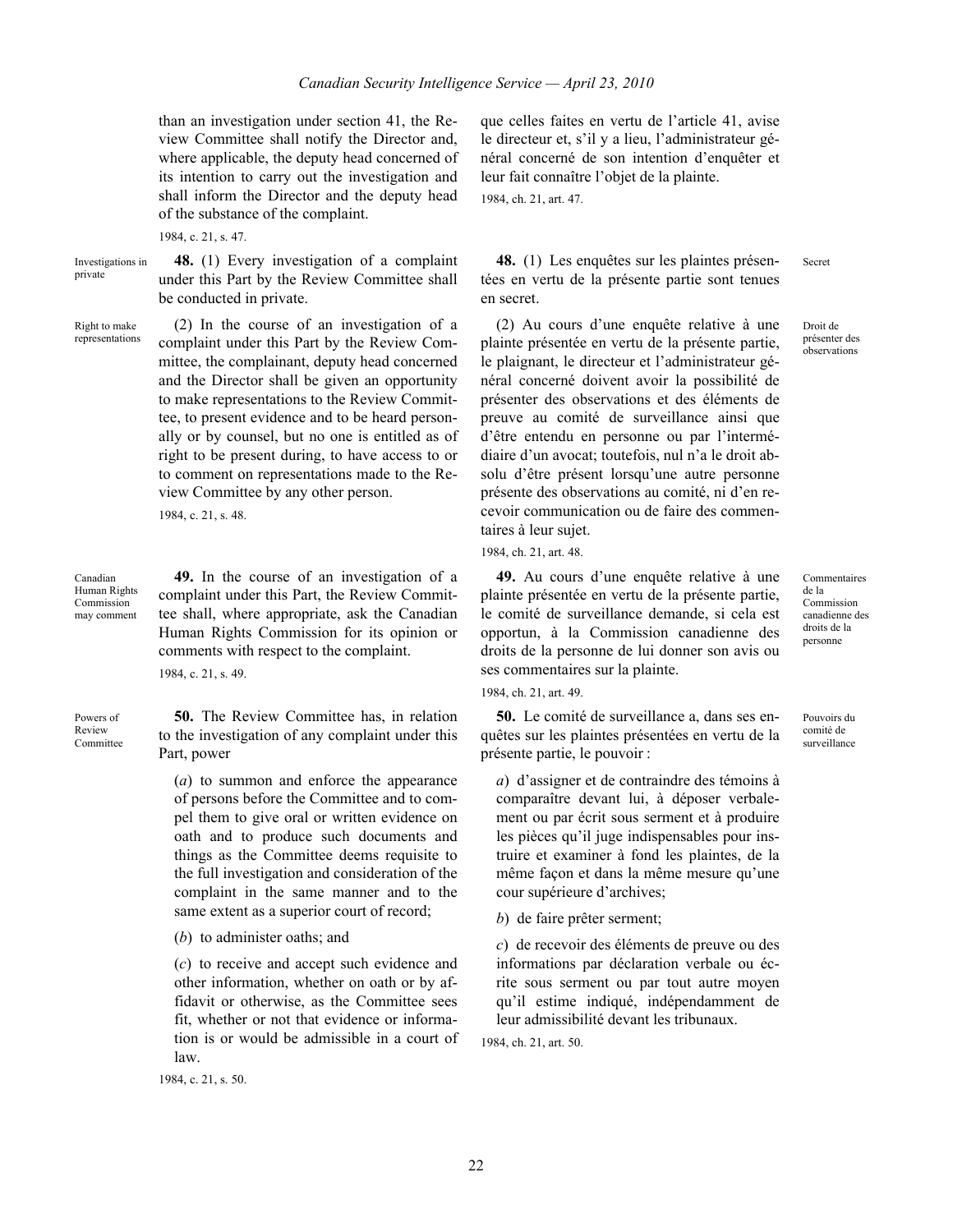Evidence in other proceedings

**51.** Except in a prosecution of a person for an offence under section 133 of the *Criminal Code* (false statements in extra-judicial proceedings) in respect of a statement made under this Act, evidence given by a person in proceedings under this Part and evidence of the existence of the proceedings are inadmissible against that person in a court or in any other proceedings.

1984, c. 21, s. 51.

Report of findings

### **52.** (1) The Review Committee shall,

(*a*) on completion of an investigation in relation to a complaint under section 41, provide the Minister and the Director with a report containing the findings of the investigation and any recommendations that the Committee considers appropriate; and

(*b*) at the same time as or after a report is provided pursuant to paragraph (*a*), report the findings of the investigation to the complainant and may, if it thinks fit, report to the complainant any recommendations referred to in that paragraph.

Idem (2) On completion of an investigation in relation to a complaint under section 42, the Review Committee shall provide the Minister, the Director, the deputy head concerned and the complainant with a report containing any recommendations that the Committee considers appropriate, and those findings of the investigation that the Committee considers it fit to report to the complainant.

1984, c. 21, s. 52.

Annual reports **53.** The Review Committee shall, not later than September 30 in each fiscal year, submit to the Minister a report of the activities of the Committee during the preceding fiscal year and the Minister shall cause the report to be laid before each House of Parliament on any of the first fifteen days on which that House is sitting after the day the Minister receives it.

R.S., 1985, c. C-23, s. 53; R.S., 1985, c. 1 (4th Supp.), s. 7.

Special reports **54.** The Review Committee may, on request by the Minister or at any other time, furnish the Minister with a special report concerning any

**51.** Sauf les cas où une personne est poursuivie pour une infraction visée à l'article 133 du *Code criminel* (fausses déclarations dans des procédures extrajudiciaires) se rapportant à une déclaration faite en vertu de la présente loi, les dépositions faites au cours de procédures prévues par la présente partie ou le fait de l'existence de ces procédures ne sont pas admissibles contre le déposant devant les tribunaux ni dans aucune autre procédure.

1984, ch. 21, art. 51.

**52.** (1) Le comité de surveillance :

*a*) à l'issue d'une enquête sur une plainte présentée en vertu de l'article 41, envoie au ministre et au directeur un rapport contenant ses conclusions et les recommandations qu'il juge indiquées;

*b*) en même temps ou plus tard, fait parvenir au plaignant les conclusions de son enquête; s'il le juge à propos, il peut y joindre tout ou partie des recommandations mentionnées à l'alinéa *a*).

(2) À l'issue d'une enquête sur une plainte présentée en vertu de l'article 42, le comité de surveillance envoie au ministre, au directeur, à l'administrateur général concerné et au plaignant un rapport des recommandations qu'il juge indiquées et des conclusions qu'il juge à propos de communiquer au plaignant. 1984, ch. 21, art. 52.

### REPORTS RAPPORTS

**53.** Au plus tard le 30 septembre, le comité de surveillance présente au ministre son rapport d'activité pour l'exercice précédant cette date. Le ministre le fait déposer devant chaque chambre du Parlement dans les quinze premiers jours de séance de celle-ci suivant sa réception. L.R. (1985), ch. C-23, art. 53; L.R. (1985), ch. 1 (4<sup>e</sup> suppl.), art. 7.

**54.** Le comité de surveillance peut en outre, de sa propre initiative ou à la demande du ministre, présenter à celui-ci un rapport spécial sur toute question qui relève de sa compétence. 1984, ch. 21, art. 54.

Inadmissibilité de la preuve dans d'autres procédures

Rapport et recommandation

Idem

23

Rapports spéciaux

Rapport annuel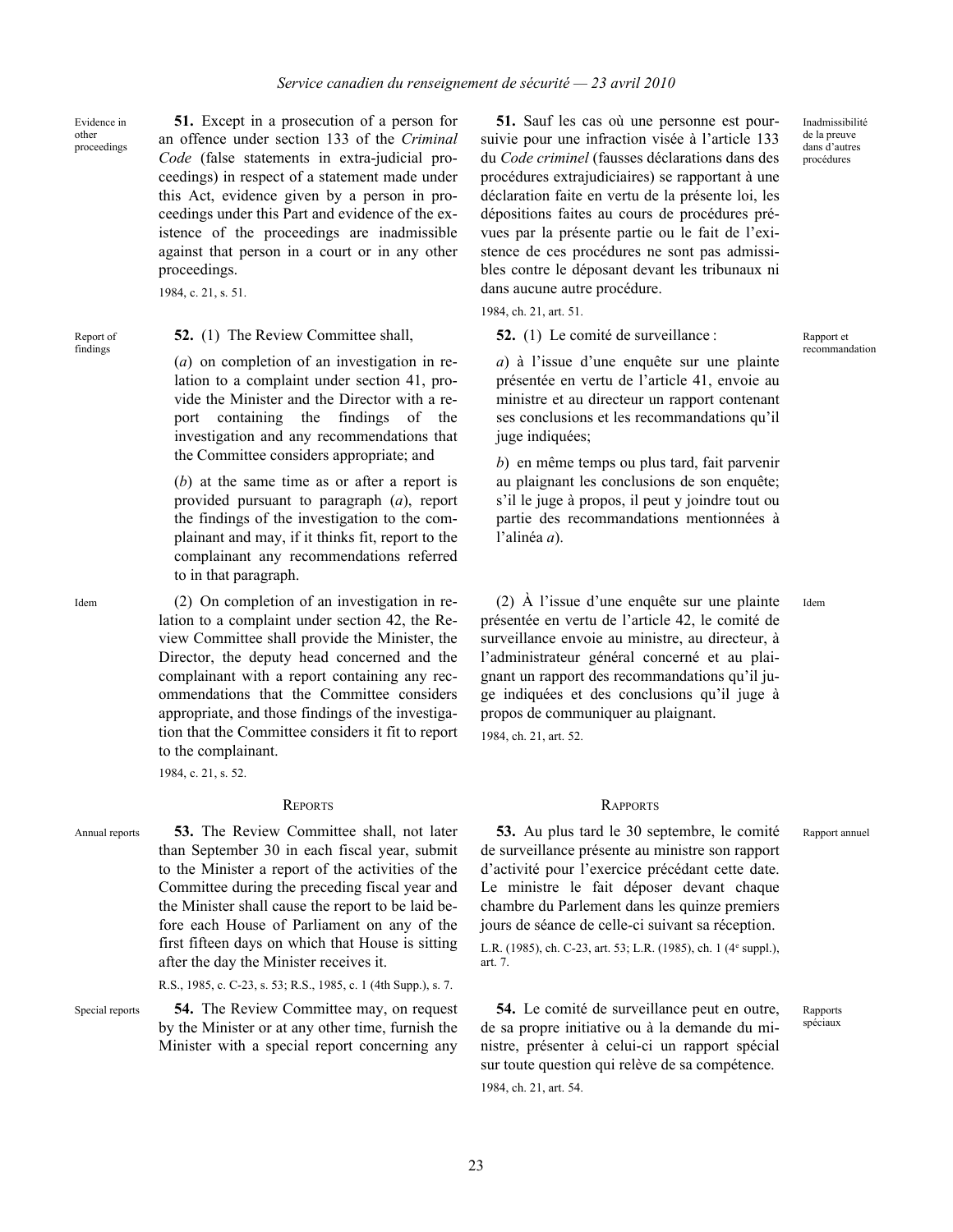matter that relates to the performance of its duties and functions.

1984, c. 21, s. 54.

Protection of confidential information

**55.** The Review Committee shall consult with the Director in order to ensure compliance with section 37 in preparing

(*a*) a statement under section 46 of this Act, subsection 45(6) of the *Canadian Human Rights Act* or subsection 19(5) of the *Citizenship Act*; or

(*b*) a report under paragraph  $52(1)(b)$ , subsection 52(2) or section 53 of this Act, subsection 46(1) of the *Canadian Human Rights Act* or subsection 19(6) of the *Citizenship Act*.

R.S., 1985, c. C-23, s. 55; 2001, c. 27, s. 226.

### REVIEW BY PARLIAMENT EXAMEN PARLEMENTAIRE

Review of Act after five years

**56.** (1) After July 16, 1989, a comprehensive review of the provisions and operation of this Act shall be undertaken by such committee of the House of Commons or of both Houses of Parliament as may be designated or established by Parliament for that purpose.

Report to Parliament

(2) The committee referred to in subsection (1) shall, within a year after a review is undertaken pursuant to that subsection or within such further time as Parliament may authorize, submit a report on the review to Parliament including a statement of any changes the committee recommends.

1984, c. 21, s. 69.

**55.** Le comité de surveillance consulte le directeur en vue de l'observation de l'article 37 pour l'établissement :

*a*) des résumés visés à l'article 46 de la présente loi, au paragraphe 45(6) de la *Loi canadienne sur les droits de la personne* ou au paragraphe 19(5) de la *Loi sur la citoyenneté*;

*b*) des rapports visés à l'alinéa 52(1)*b*), au paragraphe 52(2) ou à l'article 53 de la présente loi, au paragraphe 46(1) de la *Loi canadienne sur les droits de la personne* ou au paragraphe 19(6) de la *Loi sur la citoyenneté*.

L.R. (1985), ch. C-23, art. 55; 2001, ch. 27, art. 226.

# PART IV PARTIE IV

**56.** (1) Après le 16 juillet 1989, un examen complet des dispositions et de l'application de la présente loi doit être fait par le comité, soit de la Chambre des communes, soit mixte, que le Parlement désigne ou constitue à cette fin.

(2) Dans l'année qui suit le début de son étude ou dans le délai supérieur que le Parlement lui accorde, le comité visé au paragraphe (1) remet son rapport, accompagné des modifications qu'il recommande, au Parlement. 1984, ch. 21, art. 69.

Examen de la loi après cinq ans

Protection des renseignements confidentiels

Rapport au Parlement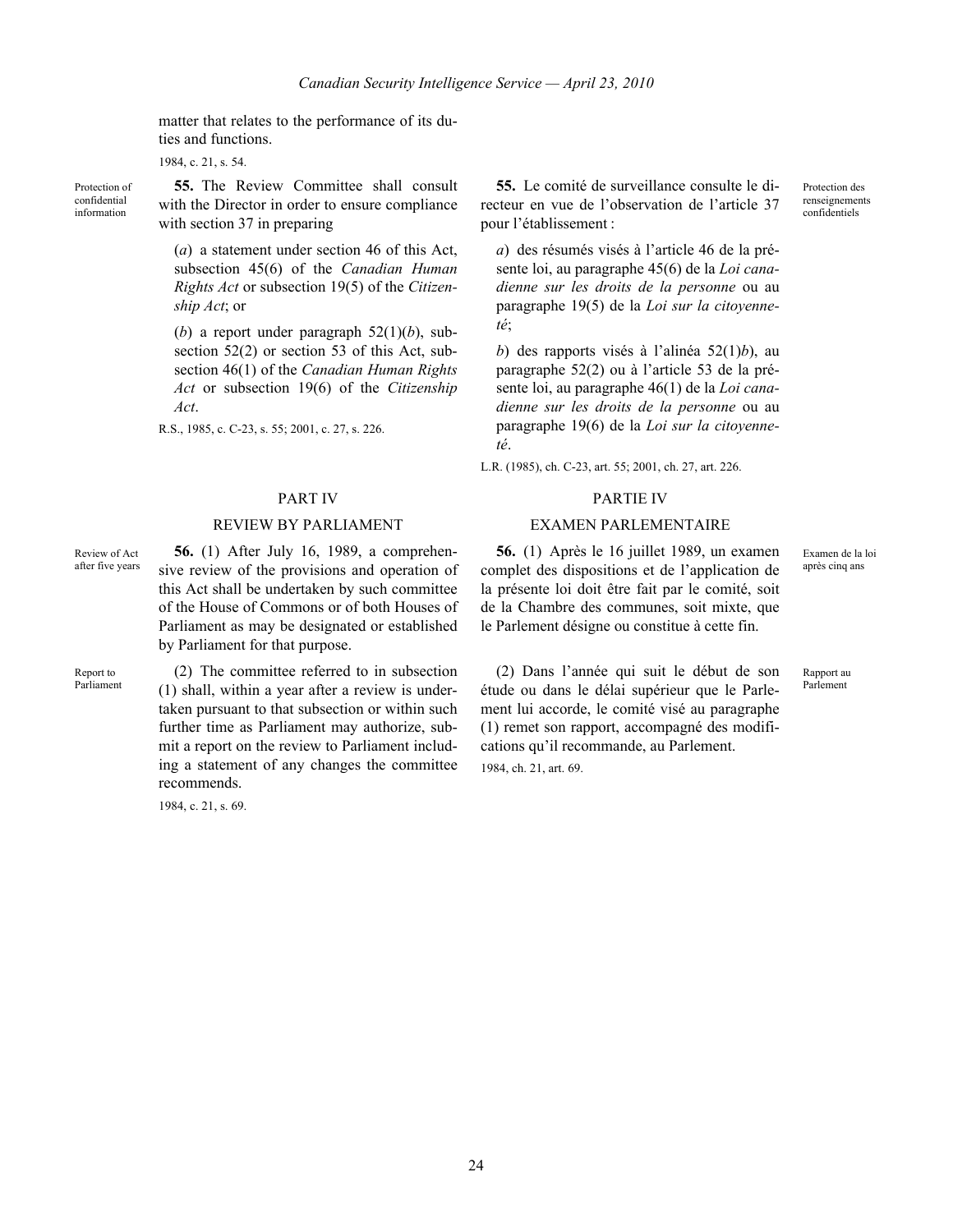### SCHEDULE

*(Section 10)*

I, ...................., swear that I will faithfully and impartially to the best of my abilities perform the duties required of me as (the Director, an employee) of the Canadian Security Intelligence Service. So help me God.

### OATH OF SECRECY SERMENT DE SECRET

I, ...................., swear that I will not, without due authority, disclose or make known to any person any information acquired by me by reason of the duties performed by me on behalf of or under the direction of the Canadian Security Intelligence Service or by reason of any office or employment held by me pursuant to the *Canadian Security Intelligence Service Act*. So help me God.

1984, c. 21, Sch.

### ANNEXE

*(article 10)*

# OATH OF OFFICE SERMENT PROFESSIONNEL

Je, ...................., jure que je remplirai avec fidélité, impartialité et dans toute la mesure de mes moyens les fonctions qui m'incombent en qualité (de directeur *ou* d'employé) du Service canadien du renseignement de sécurité. Ainsi Dieu me soit en aide.

Je, ...................., jure que, sauf autorisation régulièrement donnée, je ne révélerai rien de ce qui sera parvenu à ma connaissance dans l'exercice de mes fonctions pour le compte ou sous la direction du Service canadien du renseignement de sécurité ou en raison des charges ou de l'emploi que je détiens sous le régime de la *Loi sur le Service canadien du renseignement de sécurité*. Ainsi Dieu me soit en aide.

1984, ch. 21, ann.